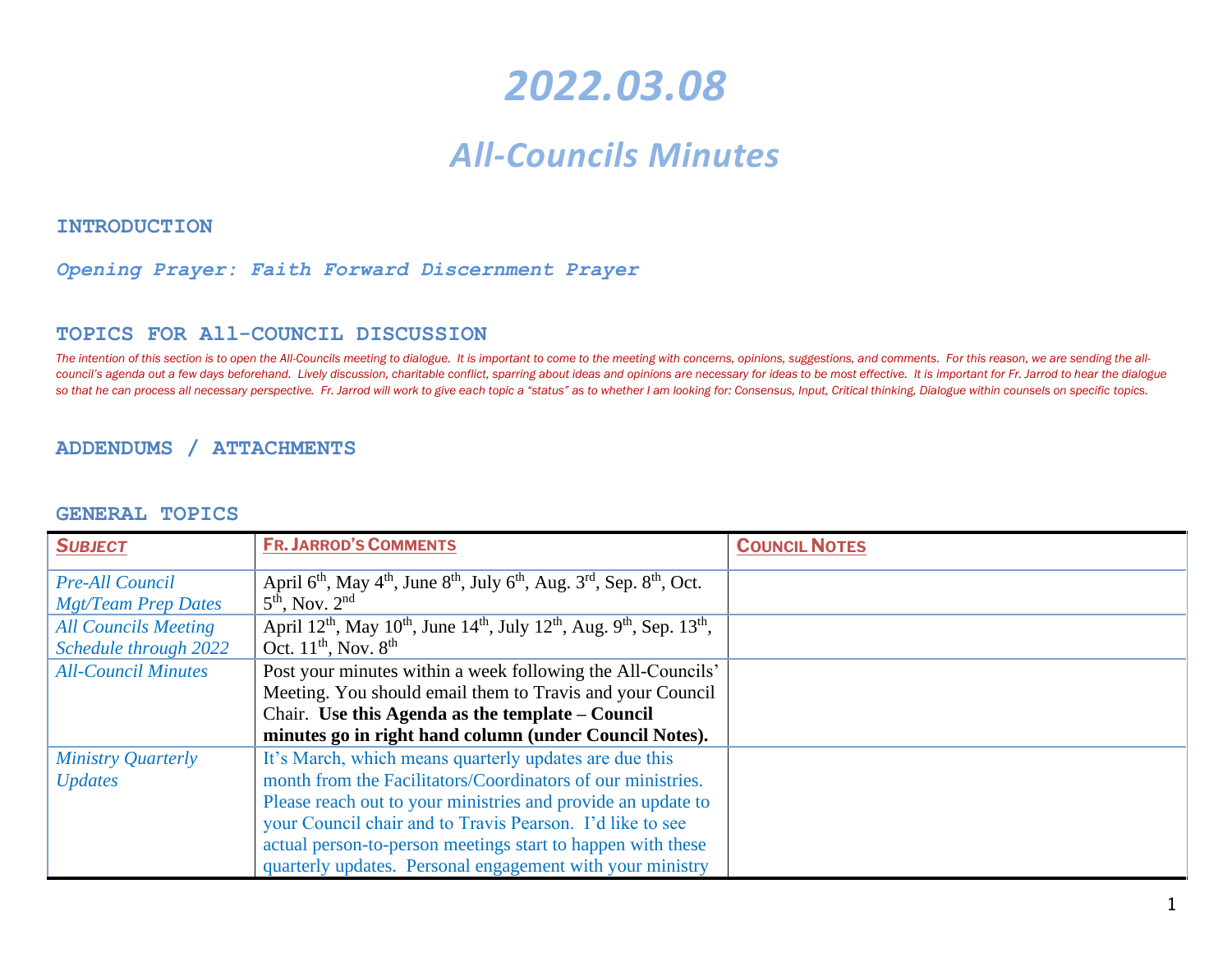|                          | leaders can strengthen not only the Council and the             |  |
|--------------------------|-----------------------------------------------------------------|--|
|                          | Commissions, but also the individual ministries themselves.     |  |
|                          |                                                                 |  |
|                          | Per our meeting with Pastoral Council on the 28 <sup>th</sup> a |  |
|                          |                                                                 |  |
|                          | conversation should include 5 points:                           |  |
|                          |                                                                 |  |
|                          | 1. "I noticed" – has a ministry performed an                    |  |
|                          | act/event since the last update?                                |  |
|                          | 2. "Thank you" – show active gratitude to ministry              |  |
|                          | leaders so they know they are appreciated and are               |  |
|                          | encouraged to continue.                                         |  |
|                          | 3. "How are you doing as a leader?"                             |  |
|                          | 4. "How is your ministry going?" "Are there any                 |  |
|                          | upcoming events?"                                               |  |
|                          | 5. "Are you aware of anything, positive or negative,            |  |
|                          | that Fr. Jarrod needs to be aware of, whether related           |  |
|                          | to your ministry or not?" – these are any                       |  |
|                          | conversations people have that give an evaluative               |  |
|                          | comment of parish life or operations                            |  |
| <b>Parish Mission</b>    | Dr. Ralph Martin was not able to make it to the Parish          |  |
|                          | Mission. We are working to reschedule this - hopefully yet      |  |
|                          | this spring.                                                    |  |
| Mardi Gras               | Mardi Gras was a huge success. I think it was the second        |  |
|                          | largest Mardi Gras evening ever here at the parish. Much        |  |
|                          | fun and fellowship enjoyed by all in attendance. Thank you      |  |
|                          | to all who helped put on this event. It is much enjoyed and     |  |
|                          | appreciated.                                                    |  |
| <b>Facilities Update</b> | Work continues to progress on our campus. New school            |  |
|                          | boiler installed. Roof over Cana Hall completed, working        |  |
|                          | on roof over the gym. Other roofs and HVAC will be              |  |
|                          | installed this summer.                                          |  |
|                          |                                                                 |  |
|                          | HVAC equipment for the Church has been ordered. We are          |  |
|                          | hopeful for a late spring installation for the new church       |  |
|                          | HVAC.                                                           |  |
|                          |                                                                 |  |
|                          | Getting bids on windows for the school.                         |  |
|                          |                                                                 |  |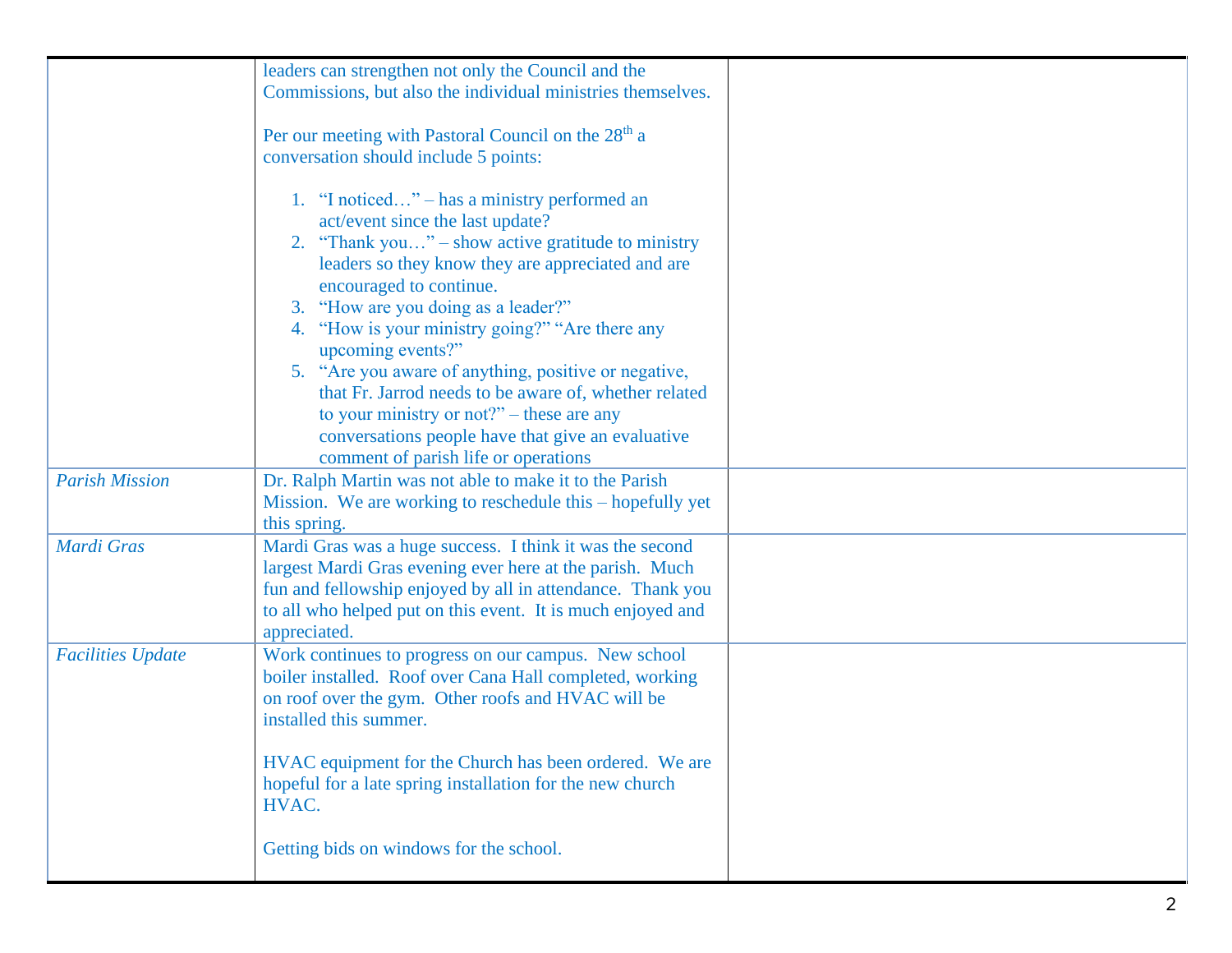|                           | $7th$ and $8th$ grade bathrooms will be completed this summer.                                                              |  |
|---------------------------|-----------------------------------------------------------------------------------------------------------------------------|--|
|                           | Facilities Committee will start getting design plan together                                                                |  |
|                           | for the next projects.                                                                                                      |  |
|                           |                                                                                                                             |  |
| Rebuild my Church         | We are right at \$6 million in pledges. And importantly, we                                                                 |  |
|                           | have received over \$2.8 million in gifts toward those                                                                      |  |
|                           | pledges. These funds received are allowing us to proceed                                                                    |  |
|                           | intelligently with our project lists/scheduling and pay as we                                                               |  |
| St. Francis Pilgrimage to | go.<br>Two years ago, a group of SFA parishioners signed up for a                                                           |  |
| Assisi                    | pilgrimage to Assisi, Florence, and Rome, to be led by Fr.                                                                  |  |
|                           | Jarrod. Then Covid hit, and the trip was rescheduled                                                                        |  |
|                           | multiple times through Covid. It appears it is now a "go"                                                                   |  |
|                           | and will be over Spring Break. Fr. Jarrod will be out of<br>country from March $11th - 20th$ . Please pray for safe travels |  |
|                           | for the group. The idea continues to be that this would be a                                                                |  |
|                           | regular trip taken my parishioners every 2-3 years.                                                                         |  |
| <b>Lenten Activities</b>  | God Squad will be meeting every evening in Lent from $8 - 9$                                                                |  |
|                           | pm in the Church.                                                                                                           |  |
|                           | Station of the Cross will be held every Friday night, March                                                                 |  |
|                           | $4th$ – April 8 <sup>th</sup> at 6:10 pm (following 5:30 pm Mass and                                                        |  |
|                           | Evening Prayer).                                                                                                            |  |
|                           |                                                                                                                             |  |
| <b>Value Them Both</b>    | First Communion will be held on March 27 <sup>th</sup> .<br>This is a very important effort to amend the state constitution |  |
| Amendment                 | in order to overturn a recent Ks. Supreme Court decision                                                                    |  |
|                           | finding a fundamental right to abortion under the state                                                                     |  |
|                           | constitution. This effort will have a tremendous focus on it                                                                |  |
|                           | between now and the date of the vote on Aug. 2 <sup>nd</sup>                                                                |  |
| <b>Vocations News</b>     | We had 10 young men (parishioners) go to Quo Vadis and<br>13 young women (parishioners) go to FIAT. Such                    |  |
|                           | discernment is a sign of parish vitality and spiritual life.                                                                |  |
| <b>Parish Janitor</b>     | We are currently looking for a full-time parish-wide janitor.                                                               |  |
|                           | This position would include working in the lunchroom,                                                                       |  |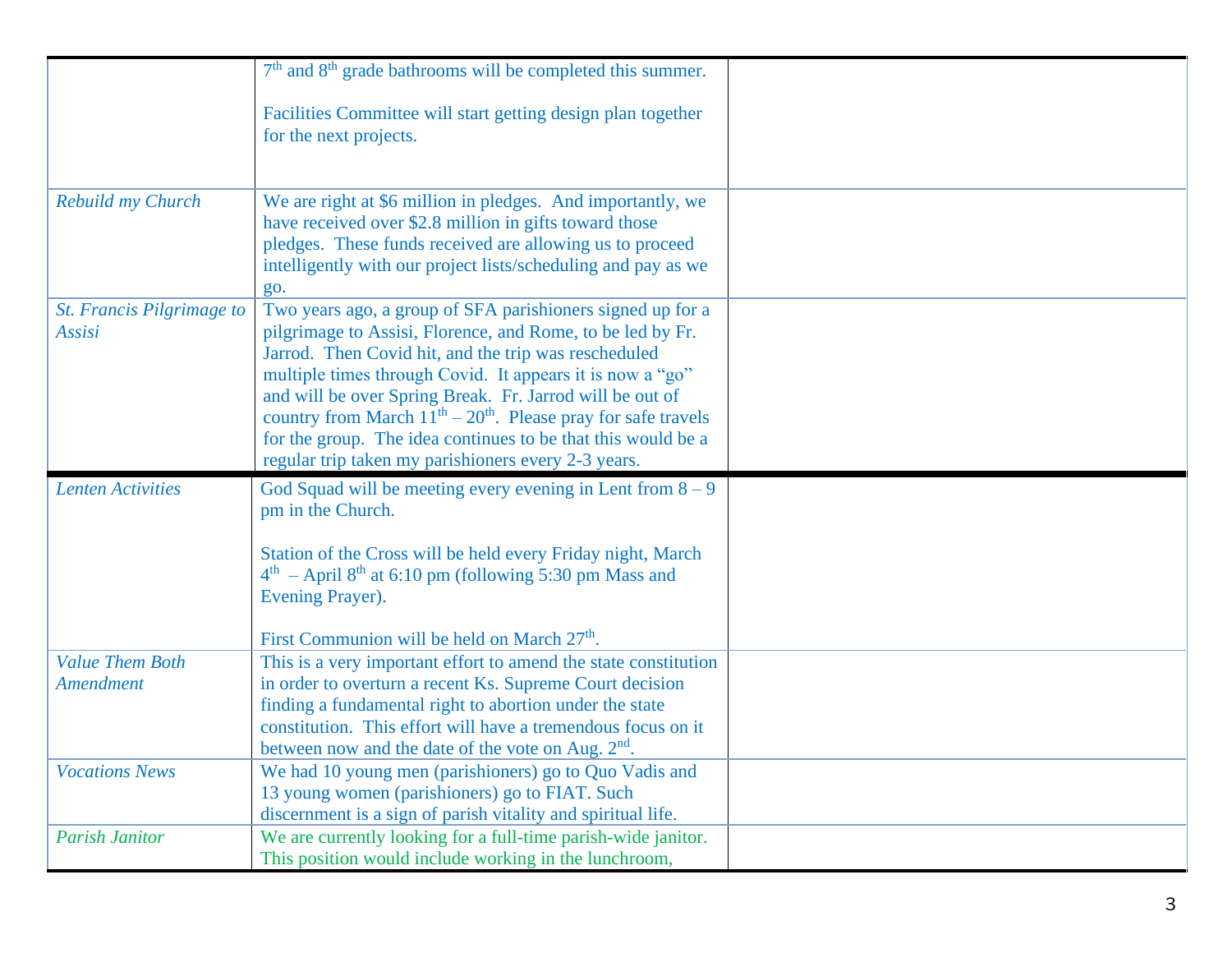| government hot-lunch<br>: salary off-set<br>which<br>from<br>a the l<br>. has |  |
|-------------------------------------------------------------------------------|--|
| ганн                                                                          |  |

#### **DIOCESAN INFORMATION – None for this meeting FUTURE TOPICS FOR DISCUSSION FOLLOW UP DISCUSSIONS**

*This section will be for those topics that require extended discussion, times for councils to speak individually, and for individuals to process information. These topics will be first introduced in "items for discussion" and then followed up on in successive councils' meetings under this section.*

# **COMMUNICATIONS COUNCIL**

| <b>MEMBERS</b>                | <b>MEMBERS</b><br>Aaron Leiker, Alexa Smith, Ann Walden, Fran Cook,<br>Jeremy Lezniak, Jes Brouillette, Joe Wescott, Joe Shobe                                                                                                                                                                                                                                                                                                                                                                                                                                                                                                                                                                                                                                                                                                       | <b>Members in Attendance 3.8.2022:</b><br>Alexa Smith, Ann Walden, Fran Cook, Joe Shobe, Jes<br><b>Brouillette</b><br>Absent:<br>Aaron Leiker, Joe Wescott, Jeremy Lezniak                                                                                                                                                                                                                                                                                                                                                                                      |
|-------------------------------|--------------------------------------------------------------------------------------------------------------------------------------------------------------------------------------------------------------------------------------------------------------------------------------------------------------------------------------------------------------------------------------------------------------------------------------------------------------------------------------------------------------------------------------------------------------------------------------------------------------------------------------------------------------------------------------------------------------------------------------------------------------------------------------------------------------------------------------|-----------------------------------------------------------------------------------------------------------------------------------------------------------------------------------------------------------------------------------------------------------------------------------------------------------------------------------------------------------------------------------------------------------------------------------------------------------------------------------------------------------------------------------------------------------------|
| <b>Council Chair Position</b> | No discussion                                                                                                                                                                                                                                                                                                                                                                                                                                                                                                                                                                                                                                                                                                                                                                                                                        | This topic is settled. Ann Walden is Chair. Jes Brouillette<br>is Vice Chair.                                                                                                                                                                                                                                                                                                                                                                                                                                                                                   |
| General                       | Majority of tonight's meeting was spent with Fr. Jarrod<br>reviewing the all-councils survey.<br>Survey had forty respondents, representing members of<br>every council.<br>Flocknote - 77.5% of respondents have an account,<br>however, 75% state that others in their household do NOT<br>have a Flocknote account. 20% of respondents indicated<br>they would like additional training on Flocknote; 55%<br>indicated that maybe they would like additional<br>training. The most common problems (experienced by 33%<br>of respondents) with Flocknote were not receiving<br>Flocknote emails or texts. The communications council<br>discussed that it is necessary to provide hands-on training<br>and information to group leaders, and to regularly provide<br>posts on Flocknote, so that parishioners continue to see the | Upcoming Events that Communications Council will<br>continue to promote:<br>April 29-30, 2022 - R/S Dr. Ralph Martin - Parish<br><b>Mission</b><br>April 2, 2022 - St. Francis of Assisi Catholic<br>School 60 <sup>th</sup> Anniversary Celebration<br>June 5, 2022 – Parish Picnic – One Body, One<br>Parish is the theme!<br>Return pledge cards to Rebuild My Church<br>Campaign?<br>Value Them Both Amendment Events?<br>Others?<br>Jes questioned how updates to the Organizational Chart on<br>the website are requested. He will reach out to make sure |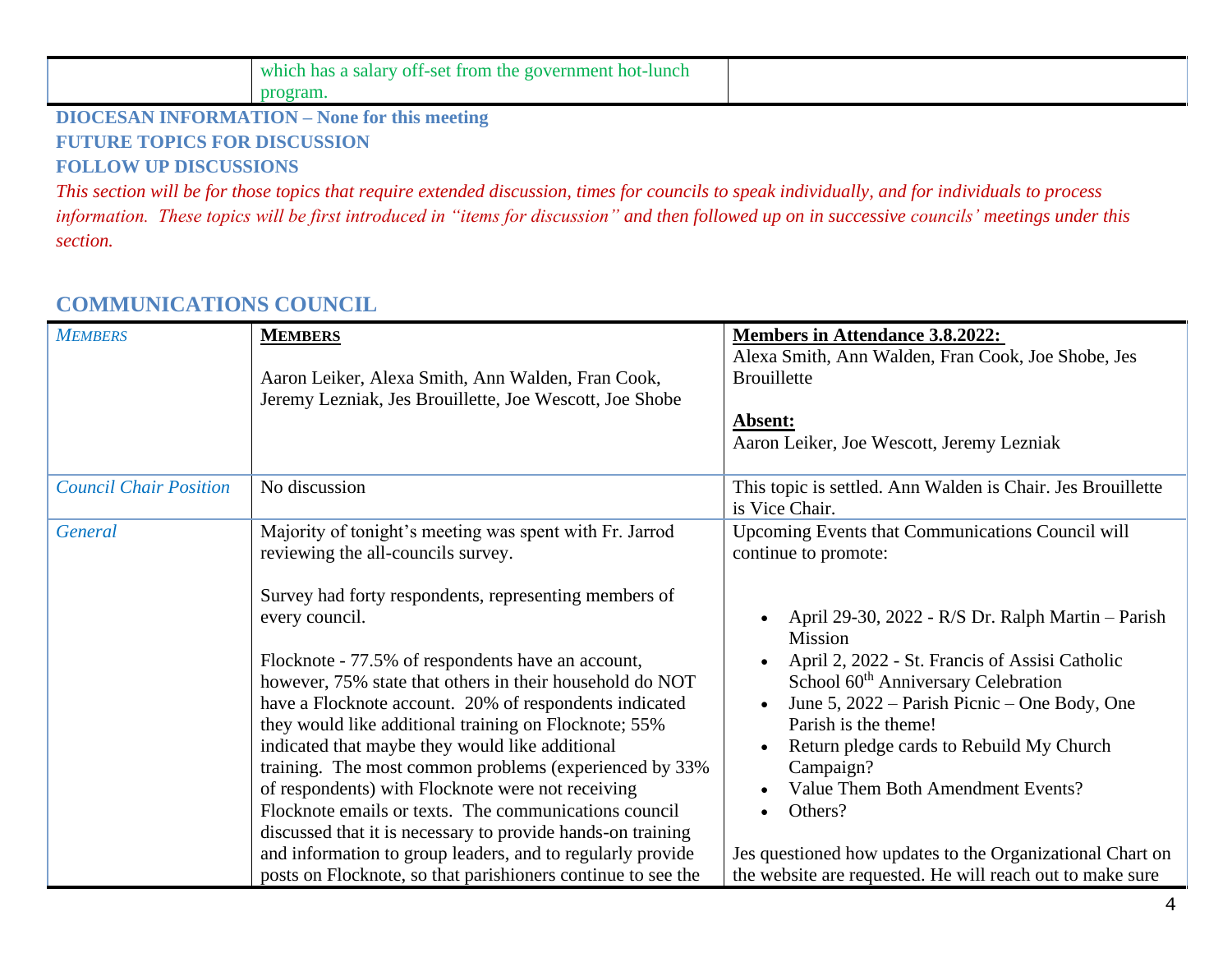|           | platform.                                                                                                                                                                                                                                                                                                                                                                                                                                                                                                                                                                                                                                                                                                                                                                                                                                                                                                                                                                                                                                                                   | Shekinah gets moved to the correct section on the org chart<br>(out from under Music/contemporary worship and instead<br>under Prayer Commission).                                                                                                                                                                                                                                                                                                                                                                                                                                                                                                           |
|-----------|-----------------------------------------------------------------------------------------------------------------------------------------------------------------------------------------------------------------------------------------------------------------------------------------------------------------------------------------------------------------------------------------------------------------------------------------------------------------------------------------------------------------------------------------------------------------------------------------------------------------------------------------------------------------------------------------------------------------------------------------------------------------------------------------------------------------------------------------------------------------------------------------------------------------------------------------------------------------------------------------------------------------------------------------------------------------------------|--------------------------------------------------------------------------------------------------------------------------------------------------------------------------------------------------------------------------------------------------------------------------------------------------------------------------------------------------------------------------------------------------------------------------------------------------------------------------------------------------------------------------------------------------------------------------------------------------------------------------------------------------------------|
| Flocknote | Team also discussed with Father the concept of multiplying<br>one message across different platforms. There was also lots<br>of discussion regarding the Vernacular, and how it provides<br>a macro view of the parish - pictures and articles about the<br>parish that ties in directly to the stewardship way of<br>life. The bulletin, by contrast, is micro-communication<br>more granular.<br>Further discussion will be planned around the different<br>venues (Flocknote, Vernacular, Bulletin, social media), what<br>messages they should be used for, and how often. The team<br>also discussed looking at metrics to see if the use of<br>Flocknote is increasing or decreasing and if the messages<br>are getting through.<br>Toward the end of the meeting, Jeremy asked for thoughts<br>on how to approach parishioners about returning to Mass<br>regarding the initial rollout of the mapping project. We<br>talked about a "You're Invited" flyer with space for a hand-<br>written note where a visitor can write their name and say<br>"See ya at Mass." | Communications Council has been figuring out a lot of ins<br>and outs about Flocknote. We will put together a section on<br>Flocknote tips for <i>Father's Focus</i> in the bulletin. Flocknote<br>works best if married couples have two separate accounts,<br>with different mobile numbers and email addresses, for<br>example. (One parishioner we know of had her contact<br>information changed because she and her husband had the<br>same Flocknote account, and the ministry leader for a<br>group the husband was in changed the contact information<br>to the husband's. The wife stopped getting emails from the<br>church and didn't know why.) |

# *Task Reports*

| <b>Social Media</b> | Survey discussion- With regard to social media specifically,<br>82.5% of respondents would like to see All Parish Event<br>announcements (e.g., parish workday, parish dinner); 75%<br>would like to see invitations to worship events (Shekinah,<br>holy days); 62.5% pictures from CHURCH events. | Alexa is exploring adding language to the registration<br>forms asking for parishioners to share photos of their<br>events (such as baptisms and weddings) going forward for<br>possible use in social media.<br>We suggest posting daily from the pilgrimage and<br>encourage everyone to pray daily for those on the |
|---------------------|-----------------------------------------------------------------------------------------------------------------------------------------------------------------------------------------------------------------------------------------------------------------------------------------------------|------------------------------------------------------------------------------------------------------------------------------------------------------------------------------------------------------------------------------------------------------------------------------------------------------------------------|
|                     |                                                                                                                                                                                                                                                                                                     | pilgrimage.                                                                                                                                                                                                                                                                                                            |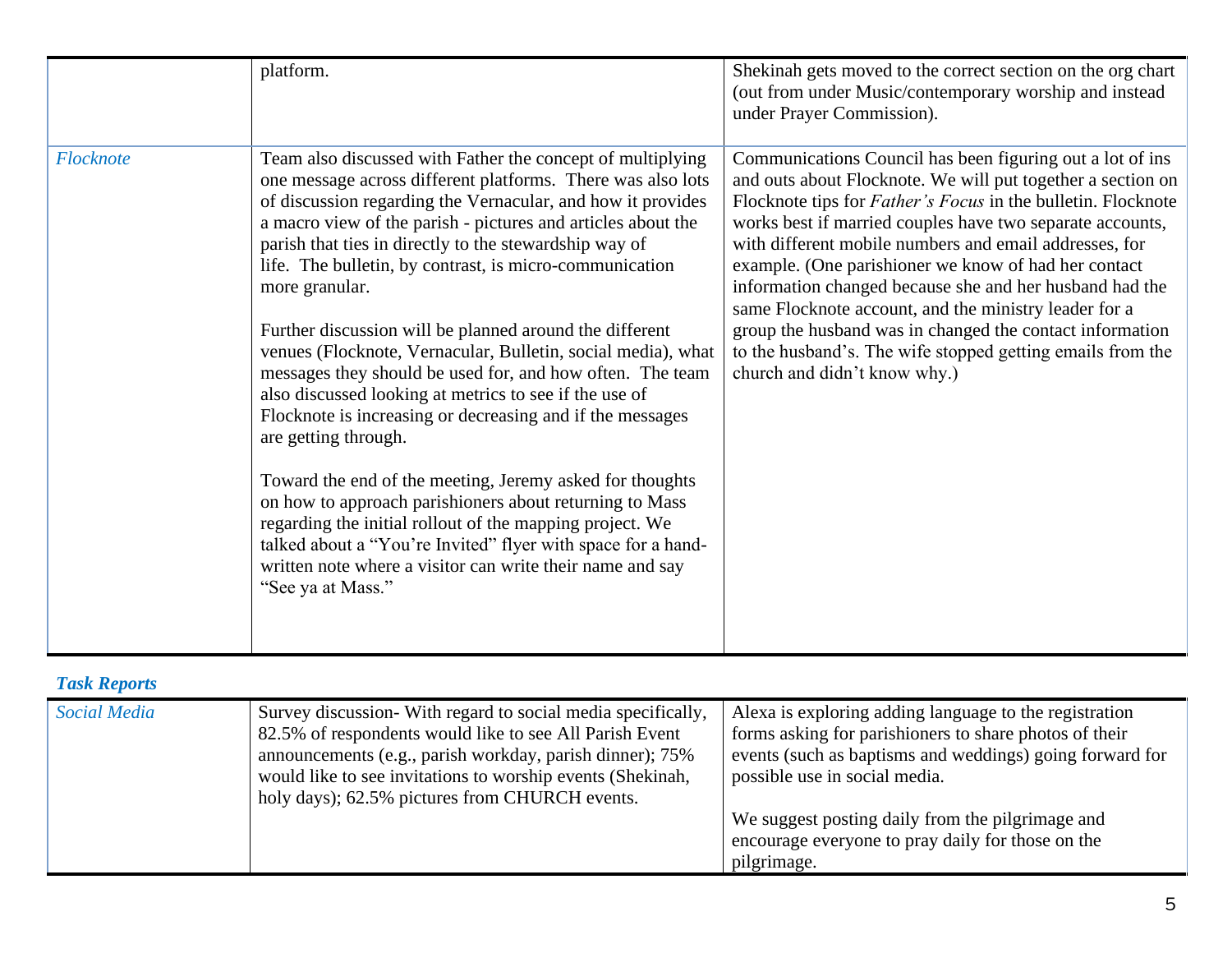| <b>New Parishioner</b><br><b>Welcome Packets</b> | Fr. Jarrod used these packets in a two day formation<br>conference with a parish from Texas. Our guests were very<br>impressed with the packet itself and used it to brainstorm<br>their own acts of hospitality for new parishioners. This is a<br>successful packet/program. | We are grateful that the welcome packets were well-<br>designed and the packets well-received. Kudos goes out to<br>Lisa Lang and Sandi Baalman who we believe led this<br>effort – not the Communication Council. Ann did assist<br>with the flyer that was used. |
|--------------------------------------------------|--------------------------------------------------------------------------------------------------------------------------------------------------------------------------------------------------------------------------------------------------------------------------------|--------------------------------------------------------------------------------------------------------------------------------------------------------------------------------------------------------------------------------------------------------------------|
|                                                  |                                                                                                                                                                                                                                                                                | The communication council members would like to see the<br>fully-assembled welcome packet. Alexa, would you please<br>bring one packet to the next meeting?                                                                                                        |

#### *Committees*

| <b>Creative Resources</b> |                                                                                                                                                                        | Ann called Bryan Malone to discuss this committee. Bryan<br>is no longer interested in being leader for this group.<br>Council discussed and recommended that this Committee be<br>a Guild going forward because members are needed on an<br>ad-hoc basis. Alexa will create a Flocknote group and Jes<br>will reach out and be the point person for this Guild,<br>thanking them for signing up and that we will reach out to<br>them as needed.                           |
|---------------------------|------------------------------------------------------------------------------------------------------------------------------------------------------------------------|-----------------------------------------------------------------------------------------------------------------------------------------------------------------------------------------------------------------------------------------------------------------------------------------------------------------------------------------------------------------------------------------------------------------------------------------------------------------------------|
| <i>Internet</i>           |                                                                                                                                                                        | Joe S. reached out to all new and existing volunteers. Many<br>have expressed interest in helping with publishing the<br>Vernacular articles on our website.                                                                                                                                                                                                                                                                                                                |
| <b>Parish Library</b>     |                                                                                                                                                                        | Fran C. has new volunteers starting to serve in the library as<br>well. Considering and talking to volunteers about future of<br>the space and materials.                                                                                                                                                                                                                                                                                                                   |
| Vernacular                | Ann and Lanette are still seeking replacements; in<br>discussion with one person. There will likely be one last<br>issue Jan/Feb that will be put together by Lanette. | Ann is still working to find replacements. One person<br>interested in news editor (monitoring Gmail; assigning<br>reporter or writer of stories) – one person might be<br>interested in being the copy editor, at least every other<br>month (taking content from news editor and putting it<br>together). Both positions still need to be filled.<br>Ann recommends adding "Weddings" to the Vernacular.<br>Will fit in with New Members, Baptisms & Funerals<br>section. |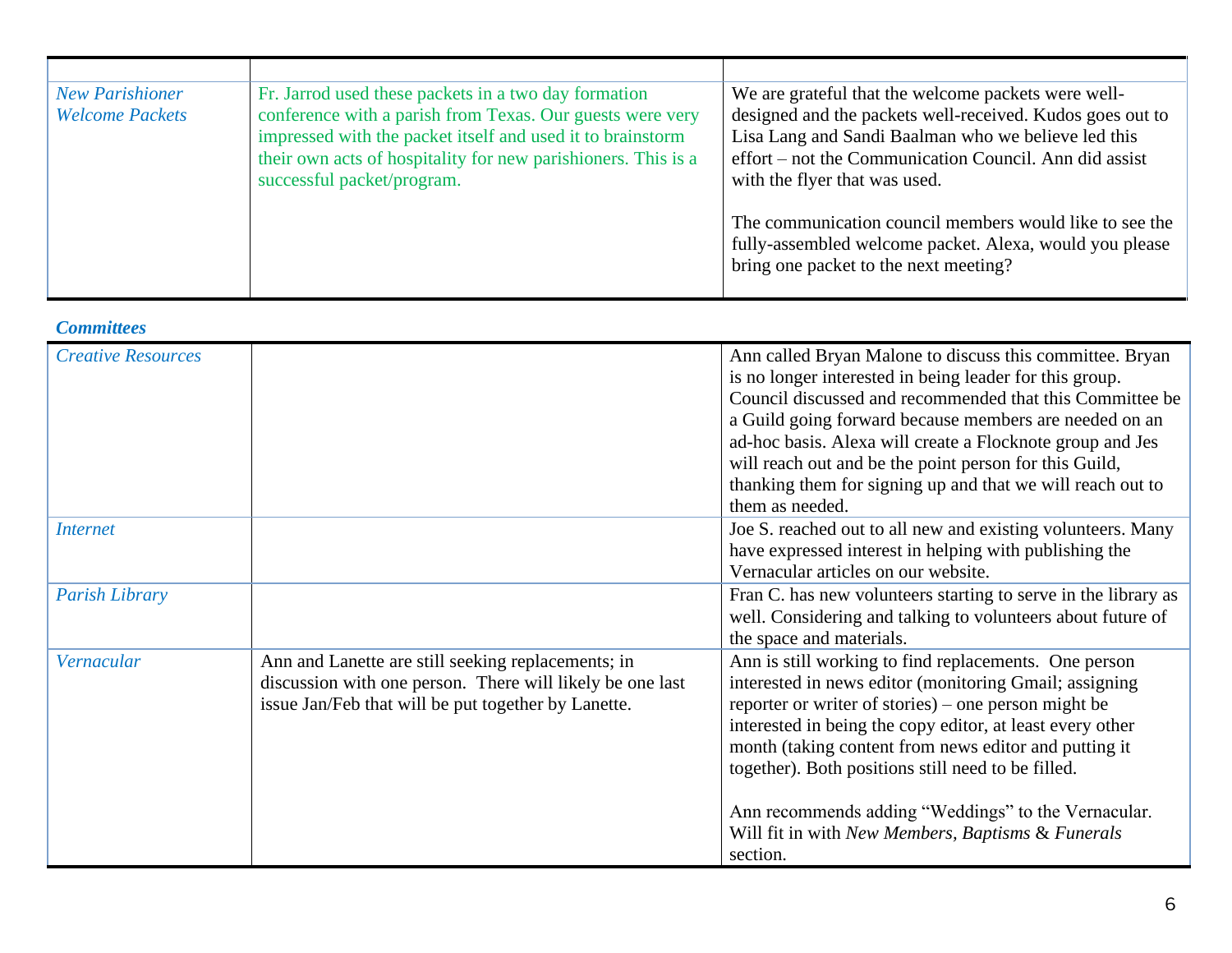#### *Guilds*

| <b>Graphic Design</b>                                                                                    | Jes will be the new point person and reach out to this Group<br>via Flocknote to thank them for signing up and to let them<br>know they will be contacted as needed.                                                                                  |
|----------------------------------------------------------------------------------------------------------|-------------------------------------------------------------------------------------------------------------------------------------------------------------------------------------------------------------------------------------------------------|
| <b>Parish Photographers</b>                                                                              | Jes will reach out to Anna Harter to make sure she is still<br>willing to be the point person for this Guild.                                                                                                                                         |
|                                                                                                          | Alexa has the list of who signed $up$ – they will be added as a<br>subgroup under the Communications Council on Flocknote.<br>The Council can reach out if they need photographers at<br>different events for stories in the Vernacular/social media. |
| <b>Theologians</b>                                                                                       | No updates this evening.                                                                                                                                                                                                                              |
| <b>Video Productions</b>                                                                                 | Jes will be the point person for this Guild and will reach out<br>to members initially to thank them and to let them know<br>they will be contacted as needed.                                                                                        |
| <b>Creative Resources</b><br>(moved from<br><b>Committees to Guild</b><br>section) – If $Fr$<br>Approves | Jes will reach out to those who signed up for Creative<br>Resources to thank them for signing up and to let them<br>know that they will be reached out to when and if their<br>skillset is needed.                                                    |

# **OPERATIONS COUNCIL**

| <b>MEMBERS</b> | Stephanie Farley-Chair; Long Pham-Vice Chair; Julie<br>Morgan-Secretary; Dana Leivian; Will Kilian; Michelle | Member in Attendance: Long Pham, Julie Morgan, Dana<br>Leivian, Will Kilian, Michelle LaMunyon, Ron Lee, Becky |
|----------------|--------------------------------------------------------------------------------------------------------------|----------------------------------------------------------------------------------------------------------------|
|                | Lamunyon; Ron Lee; Becky Smith                                                                               | Smith                                                                                                          |
|                |                                                                                                              | Absent: Stephanie Farley, Pat Burns, Fr. Jarrod                                                                |
|                |                                                                                                              |                                                                                                                |

## *General Discussion*

| <b>General</b> | Day of giving was on Feb. $1st$ ; the day was very successful. | Facilities Committee met March 5 <sup>th</sup> .        |
|----------------|----------------------------------------------------------------|---------------------------------------------------------|
|                | Funds raised have exceeded \$23,000 for various needs          | Security Cameras were ordered and collecting bids for a |
|                | within the school.                                             | locking system.                                         |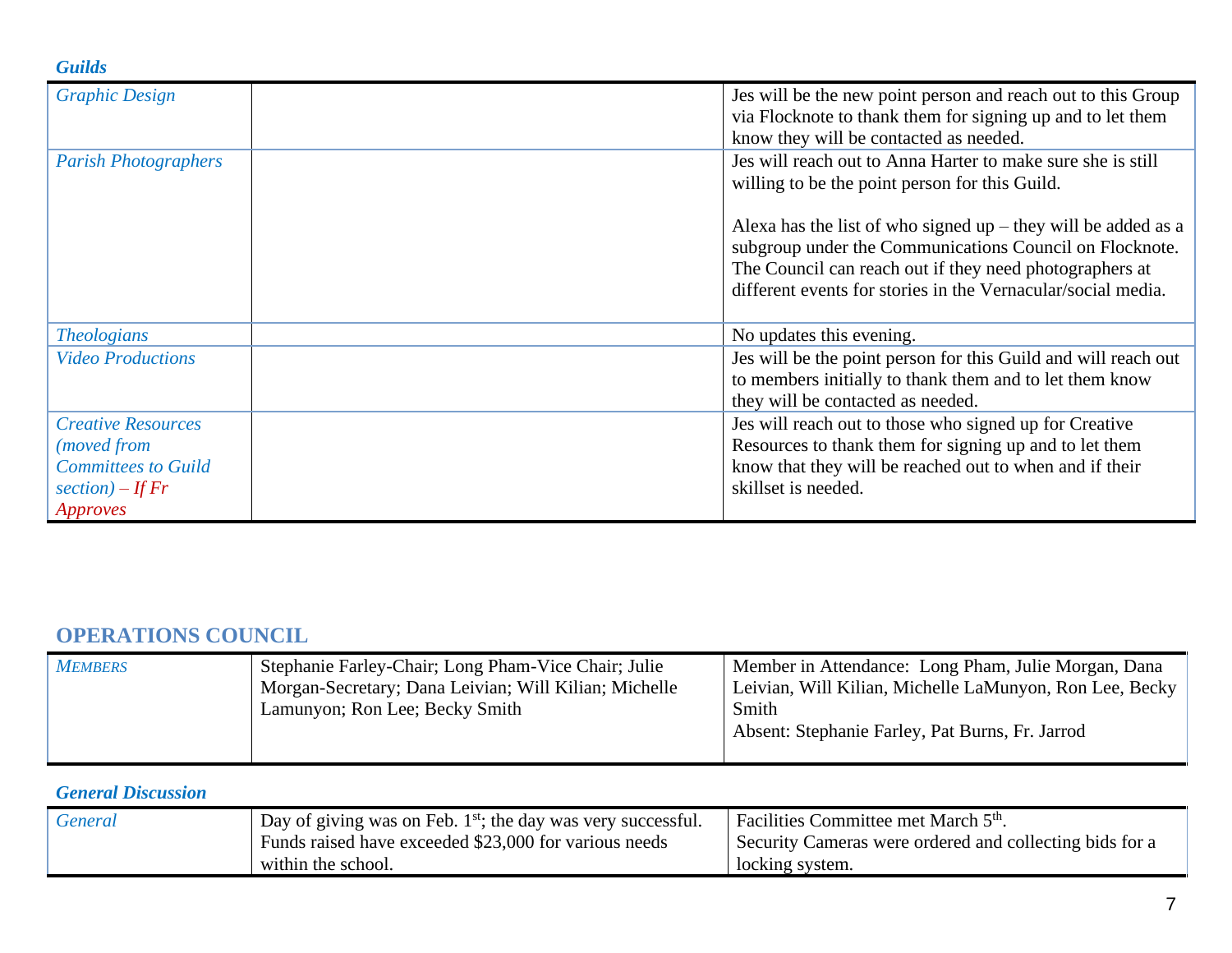| Capital Outlay remains low for school due to RMC funds<br>being spent.                                                     |  |
|----------------------------------------------------------------------------------------------------------------------------|--|
| It is our intention that RMC will be able to cash flow as<br>many scheduled projects being done over the summer<br>months. |  |

#### *Tasks*

| <b>Financials</b> | Financials were reviewed. Fund Balance 3.37 Million,<br>Savings 1.76 Million | Looked over financials. |
|-------------------|------------------------------------------------------------------------------|-------------------------|
| Quasi-Endowment   |                                                                              |                         |

### *Committee Reports*

| <b>Facilities</b> | Dana gave report from Facilities Committee: New school<br>boiler installed. Roof over Cana Hall completed, working on                                                                            | Dana gave update on RMC projects.                                                                                                                                                                   |
|-------------------|--------------------------------------------------------------------------------------------------------------------------------------------------------------------------------------------------|-----------------------------------------------------------------------------------------------------------------------------------------------------------------------------------------------------|
|                   | roof over the gym. Other roofs and HVAC will be installed<br>this summer.                                                                                                                        | Gym Roof is done.                                                                                                                                                                                   |
|                   | HVAC equipment for the Church has been ordered. We are<br>hopeful for a late spring installation for the new church<br>HVAC.                                                                     | School replacement windows were ordered. It will take 8<br>to 10 months before the windows will arrive. Installation<br>will have to be coordinated to limit the interruptions next<br>school year. |
|                   | Getting bids on windows for the school.                                                                                                                                                          | Church HVAC will be installed in the spring. Money will<br>be saved by parishioners helping with demo of the old                                                                                    |
|                   | $7th$ and $8th$ grade bathrooms will be completed this summer.                                                                                                                                   | HVAC.                                                                                                                                                                                               |
|                   | Committee will start getting design plan together for the next<br>projects.                                                                                                                      | Dana and Fr. Jarrod met with 4 members of the designer<br>guild.                                                                                                                                    |
| <b>Finance</b>    | Planning on still contacting those parishioners that have not<br>turned in a pledge card. Time is still being determined. Fr.<br>Jarrod is interested in hearing more about this plan to contact | Ron Lee said there were 8 members that were remaining<br>on the Capital Campaign for the next 2 or 3 years. They<br>would continue to call and follow up with parishioners that                     |
|                   | those who have not turned in a pledge card. Perhaps Pat can<br>fill him in or write something in the minutes for this                                                                            | had not turned in their pledge card.                                                                                                                                                                |
|                   | meeting.                                                                                                                                                                                         | Other members had interpreted this to mean Stewardship                                                                                                                                              |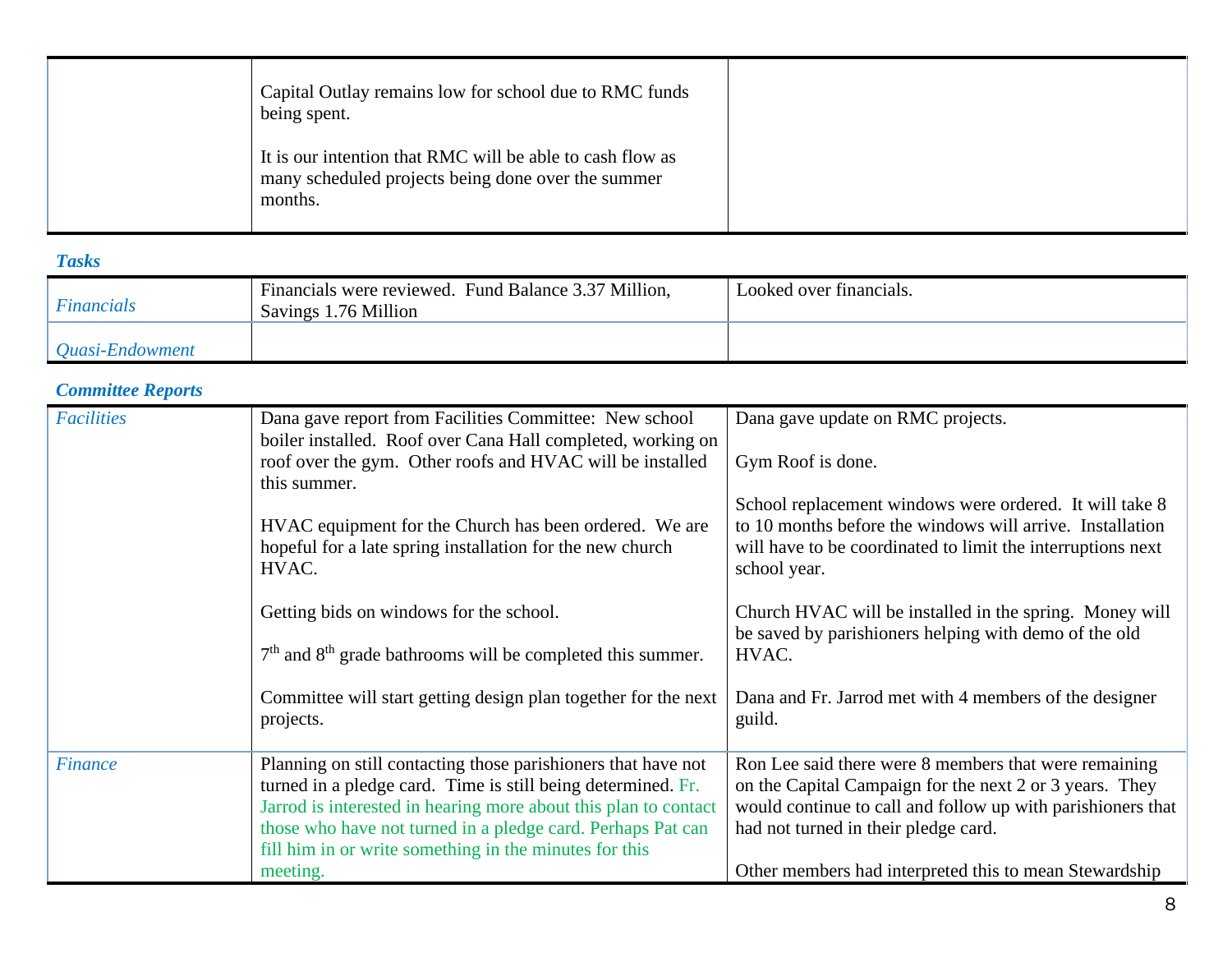|                                | Discussed Budget procedures. Preliminary budget in April.<br>Refined budget in May and approve budget in June. | forms instead of RMC pledge cards. Need to discuss this<br>if Fr. Jarrod also interpreted this to mean Stewardship<br>forms.                                     |
|--------------------------------|----------------------------------------------------------------------------------------------------------------|------------------------------------------------------------------------------------------------------------------------------------------------------------------|
|                                |                                                                                                                | Need to assign someone to contact the Finance Committee<br>Lead, currently either Barb Mies or Cheryl Koch. Decided<br>it would be best to discuss next meeting. |
| Parish Workday                 |                                                                                                                | April 9 <sup>th</sup> is next Parish Workday                                                                                                                     |
| <b>Planned Giving / Legacy</b> | Discussed how this is becoming more popular over the last 2                                                    |                                                                                                                                                                  |
| Giving                         | to 3 years.                                                                                                    |                                                                                                                                                                  |
| Porter (Locking-up)            | Meeting with new porters on Sunday Feb. 13 <sup>th</sup> , at 9:30am.                                          | Ron talked with Ray Alverson at training for locking up                                                                                                          |
|                                | Ron Lee will talk with Ray Alverson. We need to know if                                                        | the church. Ron said Ray would like for someone to take                                                                                                          |
|                                | he still needs porters and/or someone to take his place.                                                       | his place as coordinator. There are currently 45 porters<br>now available to lock up the church.                                                                 |

#### *Guilds*

A plan needs to be put in place to reach out to guilds and at least let them know that we are aware they have signed up. We also need a process by which the talents of the respective guilds can be coordinated and leveraged by the parish (Pat Malone). Can this endeavor be tasked to the Facilities Committee to plan, contact and coordinate?

| <b>Architecture</b>        | Discussed needing a replacement for leading the guilds |
|----------------------------|--------------------------------------------------------|
|                            | since Adam Hein is no longer on Operations Council.    |
| Carpentry                  |                                                        |
| <b>Church Cleaning</b>     |                                                        |
| <b>Computer Networking</b> |                                                        |
| Electrician                |                                                        |
| <b>General Maintenance</b> |                                                        |
| <b>HVAC</b>                |                                                        |
| <b>Interior Design</b>     |                                                        |
| Landscaping                |                                                        |
| <b>Mowing</b>              |                                                        |
| <b>Plants and Greenery</b> |                                                        |
| ( <i>indoors</i> )         |                                                        |
| <b>Security Systems</b>    |                                                        |
| Woodworking / Metal        |                                                        |
| fab                        |                                                        |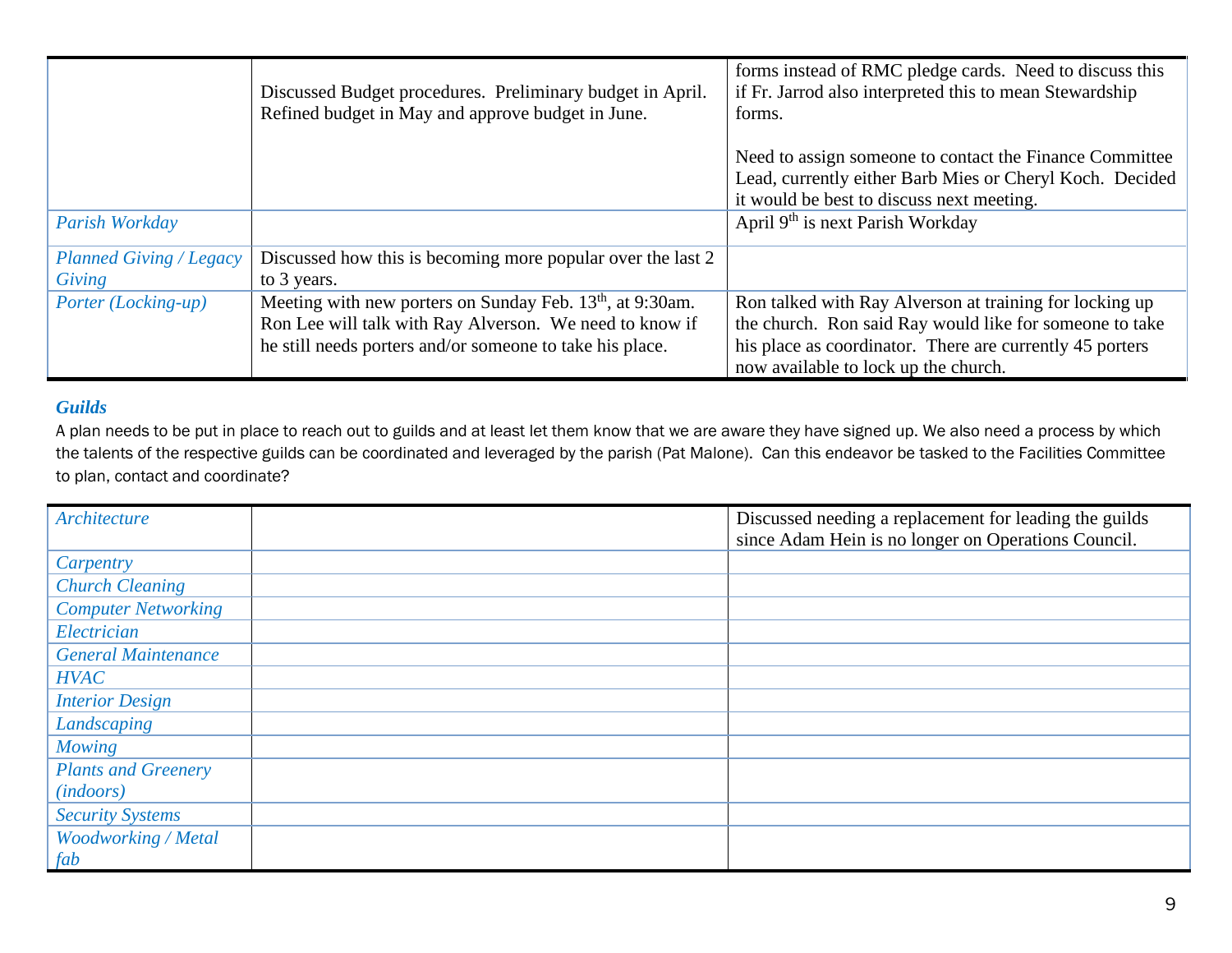# **PASTORAL COUNCIL**

| <b>MEMBERS</b> | Lisa Wyatt, Chair                                      | <b>Members Present:</b>                                 |
|----------------|--------------------------------------------------------|---------------------------------------------------------|
|                | Randy Phelps - Vice Chair                              | Randy Phelps, Vice Chair                                |
|                | Johanna Forshee, Secretary                             | Johanna Forshee, Secretary                              |
|                | Joan Collins, Adult Education & Formation Commission   | Heather Gregg, Liturgical Life                          |
|                | Jim Carney, Affiliated Groups Commission               | Bryant & Sarah Winslow, Marriage & Family Life          |
|                | Heather Gregg, Liturgical Life Commission              | JoAn Holmes, Prayer                                     |
|                | Bryant & Sarah Winslow, Marriage & Family Life         | Sharon Stump, Respect Life & Social Justice             |
|                | Commission                                             | Kyle Loomis, Social Activities                          |
|                | Nick Dash Pastoral Care & Special Needs Commission     | Emily Savage, Youth                                     |
|                | JoAn Holmes, Prayer Commission                         | Travis Pearson, Director of Parish Life                 |
|                | Sharon Stump, Respect Life & Social Justice Commission | <b>Members Absent:</b>                                  |
|                | Kyle Loomis, Social Activities Commission              | Lisa Wyatt, Chair                                       |
|                | Emily Savage, Youth Commission                         | Mark & Rosalie Greene, Adult Ed                         |
|                |                                                        | Nick Dash, Pastoral Care & Special Needs                |
|                |                                                        | Matt & Melissa Straka, Affiliated Groups (still pending |
|                |                                                        | acceptance)                                             |
|                |                                                        |                                                         |
|                |                                                        |                                                         |
|                |                                                        |                                                         |

## *General Discussion*

| <b>General Discussion</b> | Lisa opened the meeting with a prayer. The first item        |                                                                    |
|---------------------------|--------------------------------------------------------------|--------------------------------------------------------------------|
|                           | discussed was the ministry breakfast. Lisa asked if there    | <b>Church Picnic</b>                                               |
|                           | were any suggestions on improvements. Everyone agreed        | A. June $5^{th}$ from 5:00-8:00 p.m.                               |
|                           | that it was a great success. Travis mentioned that Pat Burns | B. Group voted that the theme will be <b>One Body</b> , <b>One</b> |
|                           | thought it was well-attended. The decorations and food       | Parish.                                                            |
|                           | committees did a fantastic job. The stewardship envelopes    | C. Notification regarding picnic: suggestions included:            |
|                           | were well prepared and in alphabetical order and easy to     | bulletin and flock note, Catholic Advance and                      |
|                           | hand out.                                                    | posters                                                            |
|                           |                                                              | D. Volunteers: It was suggested that we use the sign-up            |
|                           | The only suggestion that we get word out sooner and          | genius to get volunteers. It was also<br>suggested                 |
|                           | repeated once or twice so everyone can mark their calendars. | that we provide name tags for volunteers to pick up. This          |
|                           |                                                              | way we will know who assisted<br>and                               |
|                           | The next item was the church picnic which will be held on    | needs to be thanked for their service.                             |
|                           | June 5. Everyone agreed that it was a big success. Travis    | E. The picnic will continue to be a Back to the Basics             |
|                           | stated that Fr. Jarrod was very pleased with it.             | format.                                                            |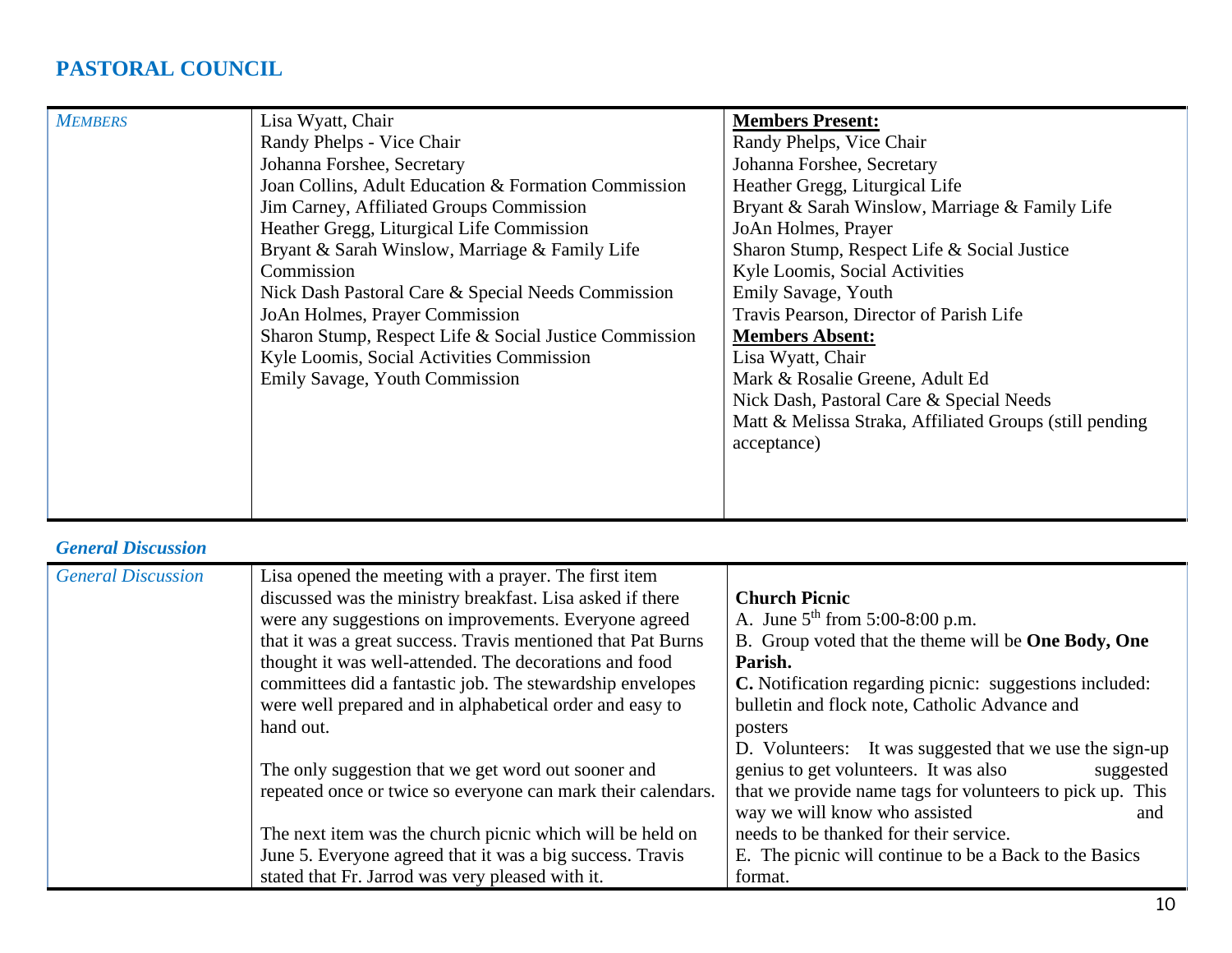|                            | The Picnic should continue to be simple in its format: a<br>picnic with a few simple games/events to keep kids busy.<br>Lisa said that she would still need a theme, and ways to<br>contact people who signed up to set up; serve, provide water<br>as needed, and clean up. Heather suggested that we have a | F. Other items: continue with kiddie pool, water guns,<br>bubbles and chalk for children. Perhaps ask<br>the<br>cub/boy scouts if they will handle to the water activities.<br>Ask that the school gates be closed so<br>the<br>activities in the gym, remain in the gym. |
|----------------------------|---------------------------------------------------------------------------------------------------------------------------------------------------------------------------------------------------------------------------------------------------------------------------------------------------------------|---------------------------------------------------------------------------------------------------------------------------------------------------------------------------------------------------------------------------------------------------------------------------|
|                            | theme around the Year of the Eucharist.                                                                                                                                                                                                                                                                       | <b>Meeting with Father on February 28</b><br>A. The Pastoral Council appreciated the opportunity to                                                                                                                                                                       |
|                            | Theme: ONE BODY, ONE PARISH – This theme is                                                                                                                                                                                                                                                                   | meet and dine with Father Jarrod.                                                                                                                                                                                                                                         |
|                            | Eucharistic in its idea, focusing on the year of the Eucharist.                                                                                                                                                                                                                                               | B. The opportunity was a great way for the council<br>members to get to know one another.                                                                                                                                                                                 |
|                            |                                                                                                                                                                                                                                                                                                               | C. The council would like this to be a yearly opportunity                                                                                                                                                                                                                 |
|                            |                                                                                                                                                                                                                                                                                                               | of more frequently if Father requests.                                                                                                                                                                                                                                    |
| <b>Quarterly Reports</b>   |                                                                                                                                                                                                                                                                                                               | Quarterly Updates-Review the questions that we should<br>be asking. Reports due by April.                                                                                                                                                                                 |
| <b>New Group Approvals</b> |                                                                                                                                                                                                                                                                                                               |                                                                                                                                                                                                                                                                           |
| Wildfire                   |                                                                                                                                                                                                                                                                                                               |                                                                                                                                                                                                                                                                           |

# *Task Reports*

| <b>Important Dates</b> | November 7 and November 10: Stewardship Fair and<br><b>Annual Address</b> | Group Reminders:                                           |
|------------------------|---------------------------------------------------------------------------|------------------------------------------------------------|
|                        |                                                                           | Feb. 28 (Monday) Pastoral Council meets with Fr. Jarrod at |
|                        | June 9-June12: Women's Acts Retreat                                       | the Rectory 6:30 p.m.                                      |
|                        | July 7-10: Men's Acts Retreat                                             | March 8: all Councils meeting. Committee reports due in    |
|                        |                                                                           | March.                                                     |
|                        |                                                                           | April 12: all councils meeting                             |
|                        |                                                                           | May 10: all councils meeting                               |
|                        |                                                                           | June 14: all councils meeting                              |

#### *Adult Formation Commission*

| <b>Adult Bible Study</b>    |  |
|-----------------------------|--|
| <b>Tuesday Bible Study</b>  |  |
| Friday Bible Study          |  |
| Wednesday Evening /         |  |
| <b>Sunday Morning Bible</b> |  |
| Study                       |  |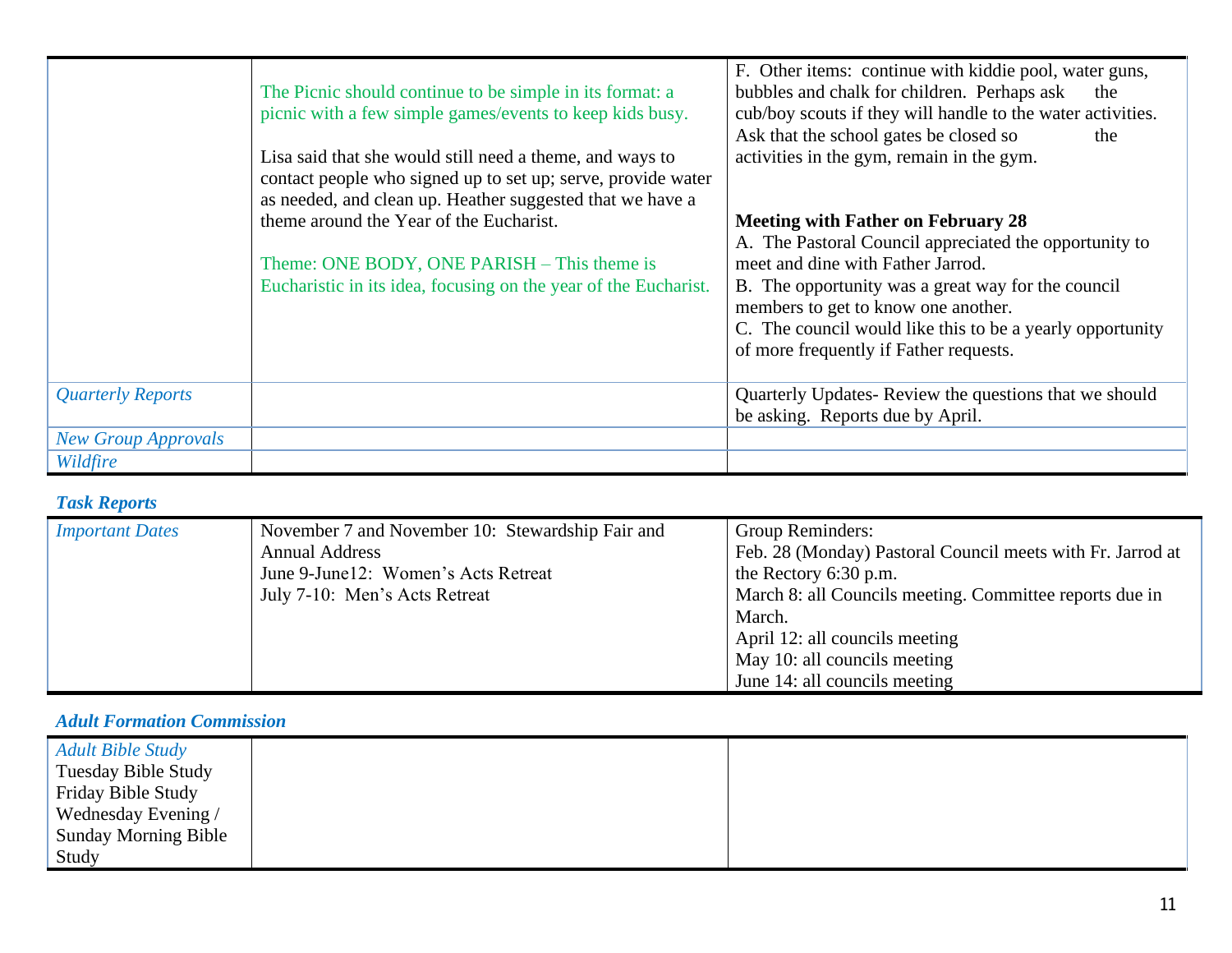| <b>Adult Education</b>      |                                            |                                                                                                                                                                                                                                                                                                                                                                                                                                                                                                                   |
|-----------------------------|--------------------------------------------|-------------------------------------------------------------------------------------------------------------------------------------------------------------------------------------------------------------------------------------------------------------------------------------------------------------------------------------------------------------------------------------------------------------------------------------------------------------------------------------------------------------------|
| Wildfire                    |                                            |                                                                                                                                                                                                                                                                                                                                                                                                                                                                                                                   |
| <b>Called and Gifted</b>    |                                            |                                                                                                                                                                                                                                                                                                                                                                                                                                                                                                                   |
| <b>FORMED</b>               |                                            |                                                                                                                                                                                                                                                                                                                                                                                                                                                                                                                   |
| <b>Harvest House</b>        |                                            |                                                                                                                                                                                                                                                                                                                                                                                                                                                                                                                   |
| Kapaun's Men                |                                            | Kapaun's Men is meeting weekly in Stewardship Hall. We<br>have been following the Kapaun's Men Virtue Series<br>curriculum, which is winding up. Next up is the Beatitude<br>Series, followed by a summer break.<br>Our attendance has been light; typically, six persons or so<br>out of a ministry sign-up roster of 40. Of course, the 7PM<br>Wednesday meeting time does not agree with everyone.<br>Prior to starting the next phase renewed invitations will be<br>extended to all who signed up initially. |
| Men's Prayer Group          |                                            |                                                                                                                                                                                                                                                                                                                                                                                                                                                                                                                   |
| <b>Parish Mission</b>       | Dr. Ralph Martin – April $29th$ and $30th$ |                                                                                                                                                                                                                                                                                                                                                                                                                                                                                                                   |
| <b>RCIA / RCIC</b>          |                                            |                                                                                                                                                                                                                                                                                                                                                                                                                                                                                                                   |
| <b>ACTS</b> retreat - Men   | Jul 7-10, 2022, Confirmed                  |                                                                                                                                                                                                                                                                                                                                                                                                                                                                                                                   |
| <b>Upcoming Dates:</b>      |                                            |                                                                                                                                                                                                                                                                                                                                                                                                                                                                                                                   |
| <b>ACTS</b> retreat - women | Jun 9-12, 2022, Confirmed                  |                                                                                                                                                                                                                                                                                                                                                                                                                                                                                                                   |
| <b>Upcoming Dates:</b>      |                                            |                                                                                                                                                                                                                                                                                                                                                                                                                                                                                                                   |

# *Affiliated Groups Commission*

| A Better Choice             |  |
|-----------------------------|--|
| <b>Birthline</b>            |  |
| <b>Catholic Charities</b>   |  |
| <b>Center of Hope</b>       |  |
| Courage - Encourage         |  |
| <b>Gerard House</b>         |  |
| <b>Guadalupe Clinic</b>     |  |
| <b>Habitat for Humanity</b> |  |
| <b>Knights of Columbus</b>  |  |
| Legion of Mary              |  |
| <b>Midwest Catholic</b>     |  |
| <b>Family Conference</b>    |  |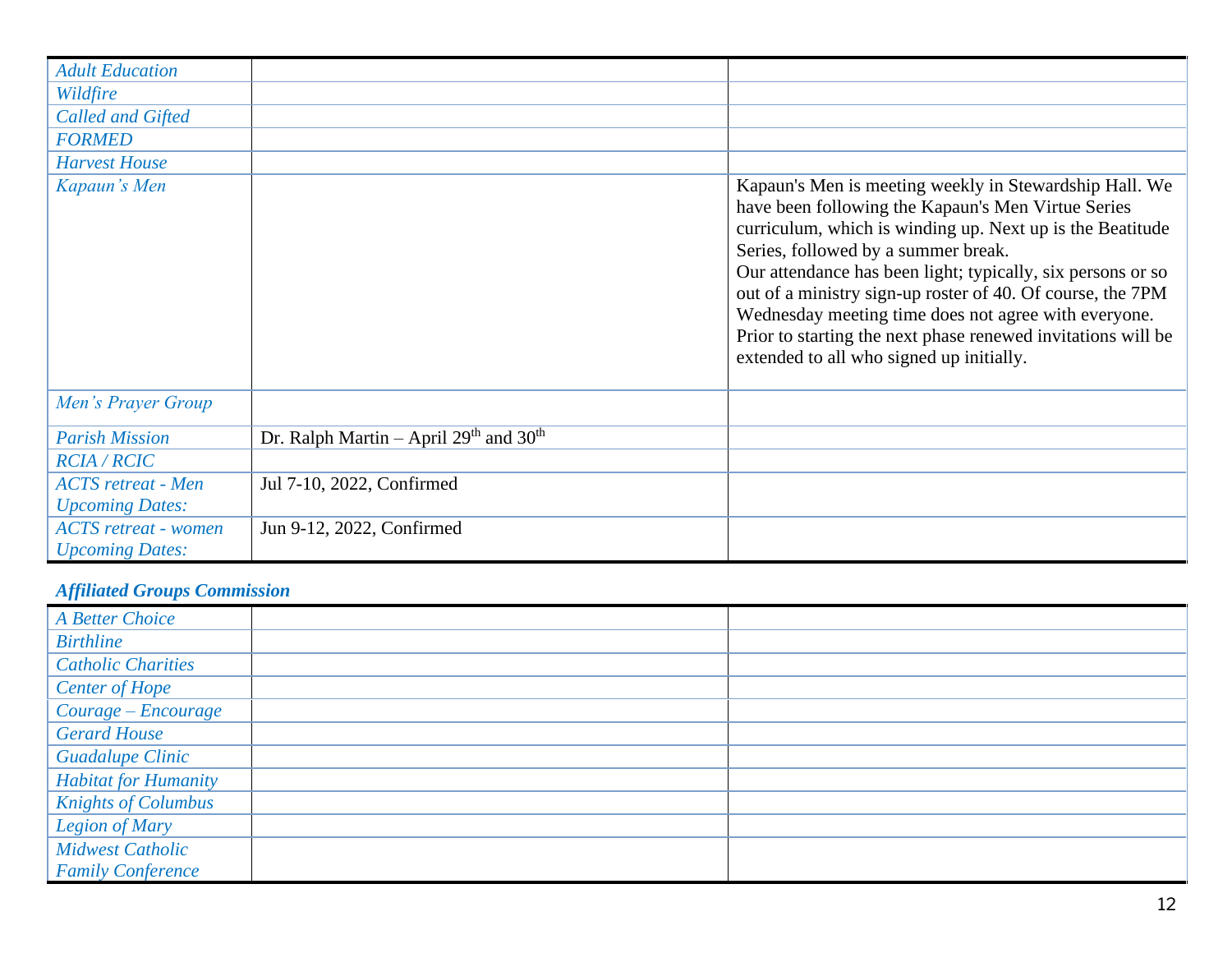| Padre Pio Group                 |  |
|---------------------------------|--|
| Regnum Christi                  |  |
| Retrouvaille                    |  |
| Serra Club                      |  |
| <b>Seven Sisters Apostolate</b> |  |
| <b>Spiritual Life Center</b>    |  |
| <b>St. Anthony Family</b>       |  |
| <b>Shelter</b>                  |  |
| <b>St. Dismas Prison</b>        |  |
| <b>Ministry</b>                 |  |
| St. Theresa Lay                 |  |
| <b>Carmelites</b>               |  |

#### *Marriage & Family Life Commission*

| <b>Financial Peace</b><br><b>University</b>                          | We just celebrated the final class. This was week 9. We<br>had 13 individuals complete the course work this spring.<br>They were all very engaged and I feel that they now have<br>the tools to change their lives financially!                                                                                                                                                                                          |
|----------------------------------------------------------------------|--------------------------------------------------------------------------------------------------------------------------------------------------------------------------------------------------------------------------------------------------------------------------------------------------------------------------------------------------------------------------------------------------------------------------|
|                                                                      | We are so fortunate that past participants feel so strongly<br>about how FPU has changed their lives. That they come<br>back and share their FPU story with the current FPU class.                                                                                                                                                                                                                                       |
|                                                                      | We plan to have the next FPU session this summer.                                                                                                                                                                                                                                                                                                                                                                        |
|                                                                      | If you know of a way to get the word out that would<br>encourage more people to attend that would be Awesome                                                                                                                                                                                                                                                                                                             |
| <b>A Lasting Promise</b><br>(formerly Fighting for<br>Your Marriage) |                                                                                                                                                                                                                                                                                                                                                                                                                          |
| Mary's Moms                                                          | I gave up on Mary's Moms. I think I let Travis knowif I<br>remember right. I may have left a message. Maybe it never<br>got to him. I am unable to do mornings since I am<br>homeschooling. It would be so great if someone would get<br>it going again. I had tried to encourage a mom that did the<br>mornings it revive it after covid shut down, but no one<br>stepped up. It really isn't hard, and it seemed to be |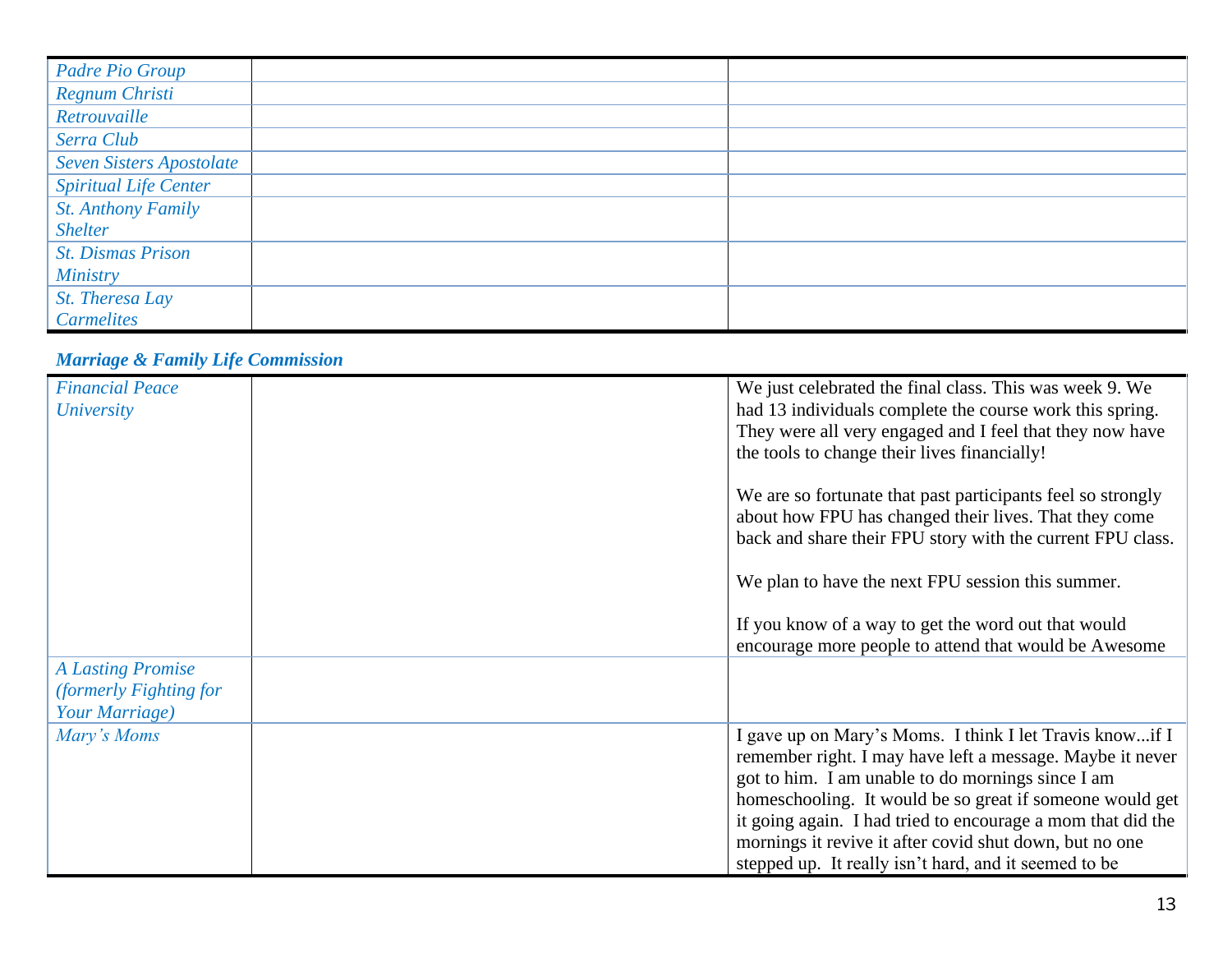|                             | enjoyed and needed!                                                                                                                                                                                                                                 |
|-----------------------------|-----------------------------------------------------------------------------------------------------------------------------------------------------------------------------------------------------------------------------------------------------|
|                             | I have been leading a small moms group study although<br>we are all SFA members it's not affiliated with the church<br>and we are just doing it in a home.                                                                                          |
|                             | "Parking-lot conversation "I've heard many people within<br>the our parish and outside at how nice it is to have<br>confession so readily available. And the beauty of all the<br>priests at SFA and how they each have such different<br>charisms. |
|                             | This isn't just a SFA concern but the Hs (homeschool)<br>groups are frustrated with having no where to go when we<br>need space to meet. I haven't personally dealt with it but<br>have heard the concerns multiple times."                         |
| Mom's Day Out               |                                                                                                                                                                                                                                                     |
| <b>Natural Family</b>       | Rob and I will get an NFP class schedule submitted to                                                                                                                                                                                               |
| Planning                    | Father soon. We always appreciate the use of church                                                                                                                                                                                                 |
|                             | facilities for our classes. The best help Father can give us                                                                                                                                                                                        |
|                             | is to continue to refer engaged and married couples to us                                                                                                                                                                                           |
|                             | for classes. It is also much preferred that he strongly<br>encourages couples to take the in person class from us                                                                                                                                   |
|                             | rather than signing up for an online course. Nothing can                                                                                                                                                                                            |
|                             | replace in person interaction as couples learn the art of                                                                                                                                                                                           |
|                             | natural family planning!                                                                                                                                                                                                                            |
| $Nursery-Babysitting$       |                                                                                                                                                                                                                                                     |
| <b>Wedding Anniversary</b>  |                                                                                                                                                                                                                                                     |
| <b>Wedding Coordinators</b> |                                                                                                                                                                                                                                                     |

# *Pastoral Care & Special Needs Commission*

| <b>Bereavement Committee</b> |  |
|------------------------------|--|
| Caring Hands                 |  |
| Charities Committee          |  |
| Communion Calls              |  |
| <b>Funeral Dinners</b>       |  |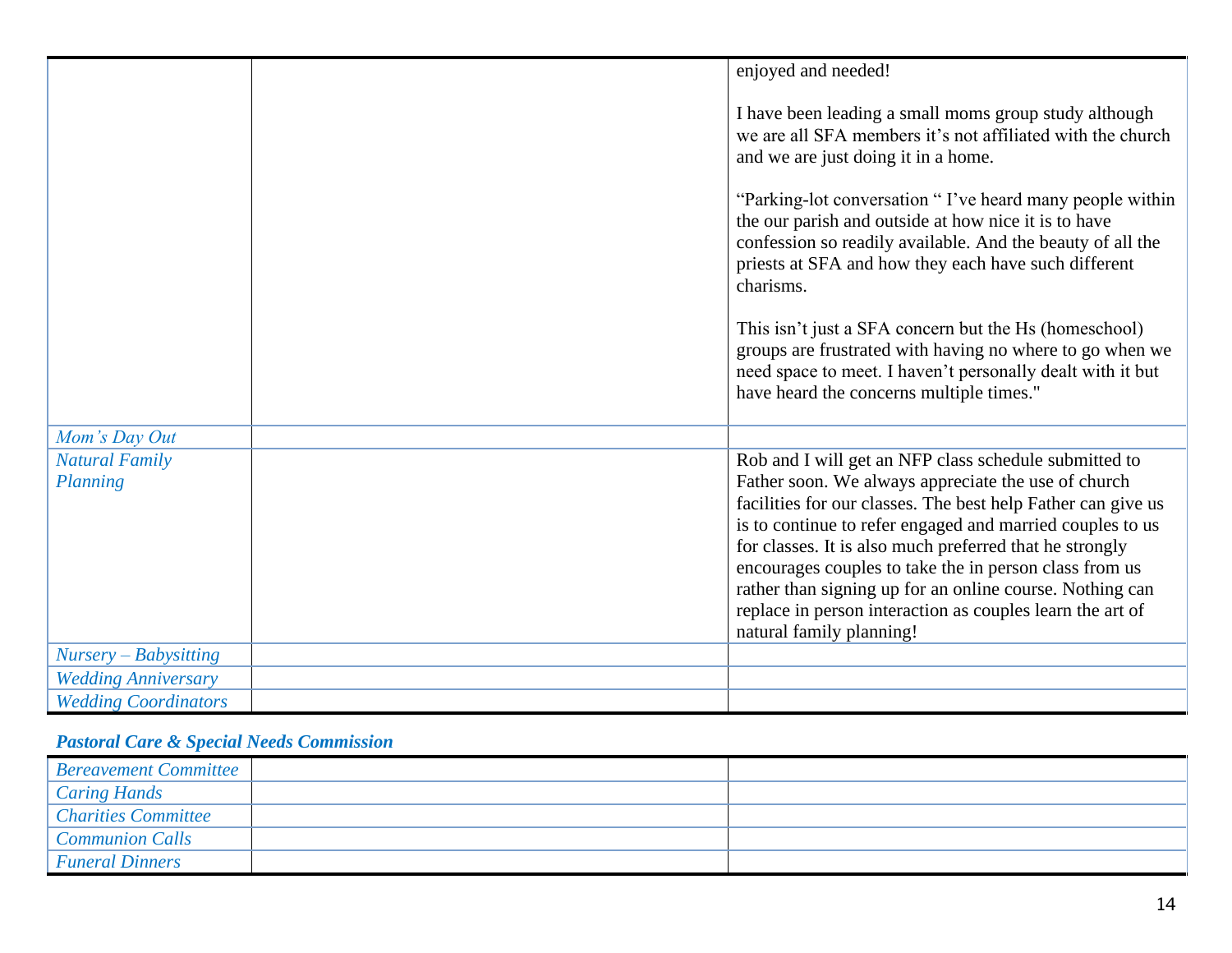| <b>Homebound Ministry</b>    |  |
|------------------------------|--|
| <b>Hospital Visits</b>       |  |
| <b>Meals for Priests</b>     |  |
| Ministry with Persons        |  |
| with Disabilities            |  |
| Mourning Light Ministry      |  |
| <b>Parish Nurse Ministry</b> |  |
| Tobit's Ministry             |  |

# *Prayer Commission*

#### **Committees**

| 31 Club                       |                                                               |  |
|-------------------------------|---------------------------------------------------------------|--|
| <b>Flame of Love Rosary</b>   |                                                               |  |
| Group                         |                                                               |  |
| <b>Immaculate Heart of</b>    |                                                               |  |
| <b>Mary Rosary Group</b>      |                                                               |  |
| <b>Marian Mantle Rosary</b>   |                                                               |  |
| Group                         |                                                               |  |
| Novena for the                |                                                               |  |
| <b>Deceased</b>               |                                                               |  |
| Our Lady of Medjugorje        |                                                               |  |
| <b>Prayer Group</b>           |                                                               |  |
| <b>Parish Prayer</b>          |                                                               |  |
| Committee                     |                                                               |  |
| <b>Perpetual Adoration</b>    |                                                               |  |
| <b>Prayer Chain - Morning</b> |                                                               |  |
| <b>Prayer Chain - Evening</b> |                                                               |  |
| Prayer Chain - Email          |                                                               |  |
| <b>Religious Vocations</b>    | There are presently 68 parishioners volunteering to the Write |  |
| Committee                     | a Seminarian program. This includes 42 adults, 14 high        |  |
|                               | schoolers and 12 Middle Schoolers. This is a significant      |  |
|                               | decrease from previous years. There are 29 seminarians to be  |  |
|                               | contacted by mail. Mailings to all who signed up for this     |  |
|                               | stewardship program will be sent out the week of February     |  |
|                               | 14. (Submitted by Johanna)                                    |  |
| <b>Shekinah</b>               |                                                               |  |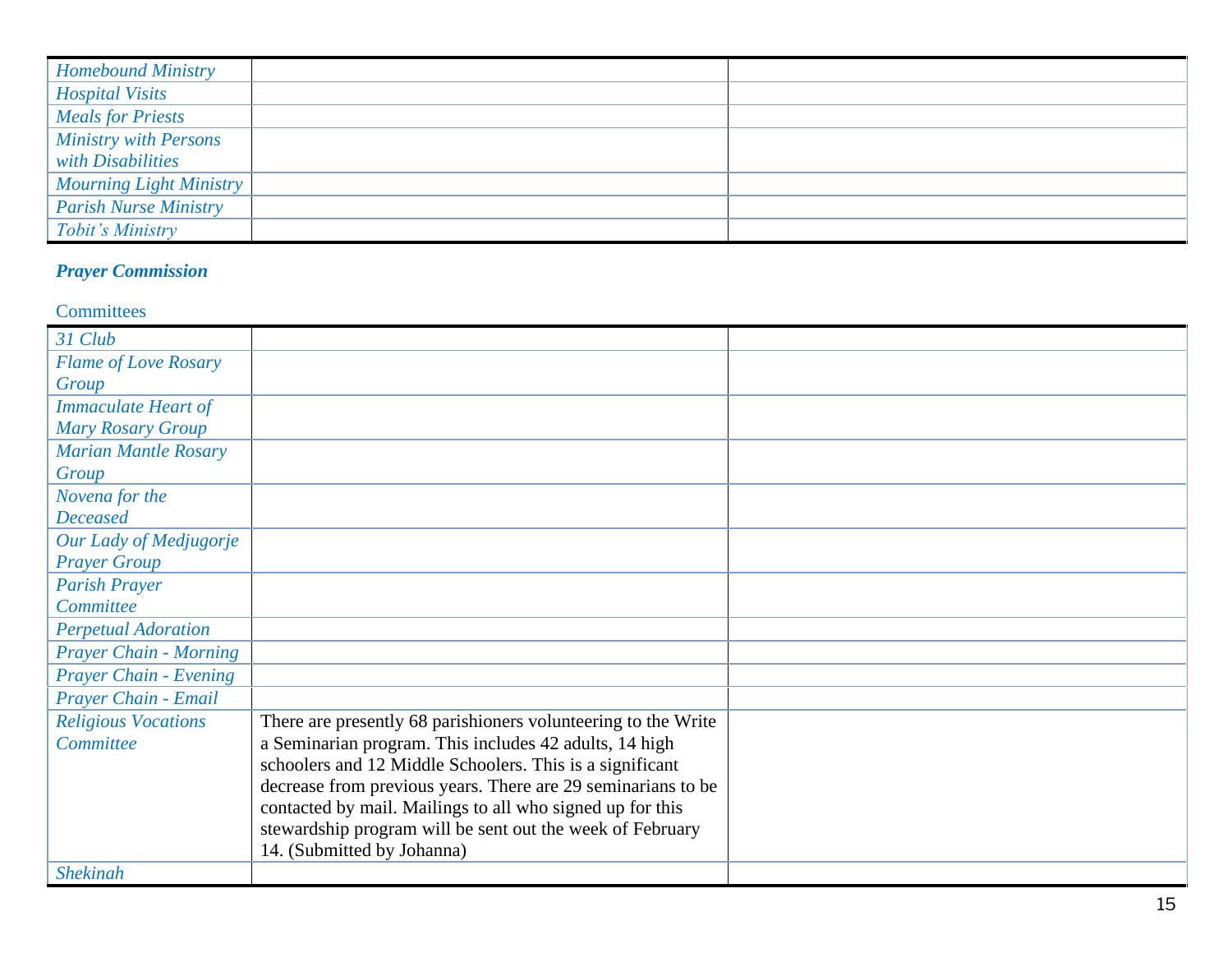| <b>Thursday Morning</b>        |  |
|--------------------------------|--|
| <b>Rosary Group</b>            |  |
| St. Francis Pet Blessing       |  |
| <b>Vietnamese Prayer</b>       |  |
| Group                          |  |
| Write to a Seminarian /        |  |
| <b>Religious Life Vocation</b> |  |

# *Respect Life & Social Justice Commission*

| Compassion without                                |                                                                                                                                                                                                                                                                                                                                                                                                                                                                                                                                                                                                                                                                                          |
|---------------------------------------------------|------------------------------------------------------------------------------------------------------------------------------------------------------------------------------------------------------------------------------------------------------------------------------------------------------------------------------------------------------------------------------------------------------------------------------------------------------------------------------------------------------------------------------------------------------------------------------------------------------------------------------------------------------------------------------------------|
| <b>Borders</b>                                    |                                                                                                                                                                                                                                                                                                                                                                                                                                                                                                                                                                                                                                                                                          |
| <b>Respect Life Committee</b>                     | I really don't have much to report right now. I'm still kinda<br>just learning the ropes from Chrissy Engel since school<br>started this year so I've got a lot I could improve on and<br>hope to in the near future. We did gain a few new members<br>this year from the stewardship forms. This time of year, we<br>don't have a lot going on and I did talk to Travis Pearson<br>about our committee helping with preparing and getting<br>information out on The Value Them Both Amendment<br>coming up in August. He said he'd get back to me about<br>that when they're ready for us to help and they know what<br>needs to be done. Other than that, that's all I have to report. |
| Society of St. Vincent<br><b>DePaul</b>           |                                                                                                                                                                                                                                                                                                                                                                                                                                                                                                                                                                                                                                                                                          |
| <b>St. Anthony Family</b><br><b>Shelter Meals</b> | I am worn out! I have been helping lead this group for<br>about 10 years. I attempted to move on several years ago,<br>but Jill Ward needed help with the technology aspect (list<br>making, emails, etc).                                                                                                                                                                                                                                                                                                                                                                                                                                                                               |
|                                                   | Transparency, we probably need someone fresh! We have<br>about 15 teams with over 100 people that serve meals once<br>every other month. Each team has a team lead that<br>organizes their team.                                                                                                                                                                                                                                                                                                                                                                                                                                                                                         |
|                                                   | Each year, I have a list of 15-20 interested members. A<br>couple members have signed up for 2-3 years (one with<br>their children) but will not respond by any means of<br>communication (as if they are just checking a stewardship                                                                                                                                                                                                                                                                                                                                                                                                                                                    |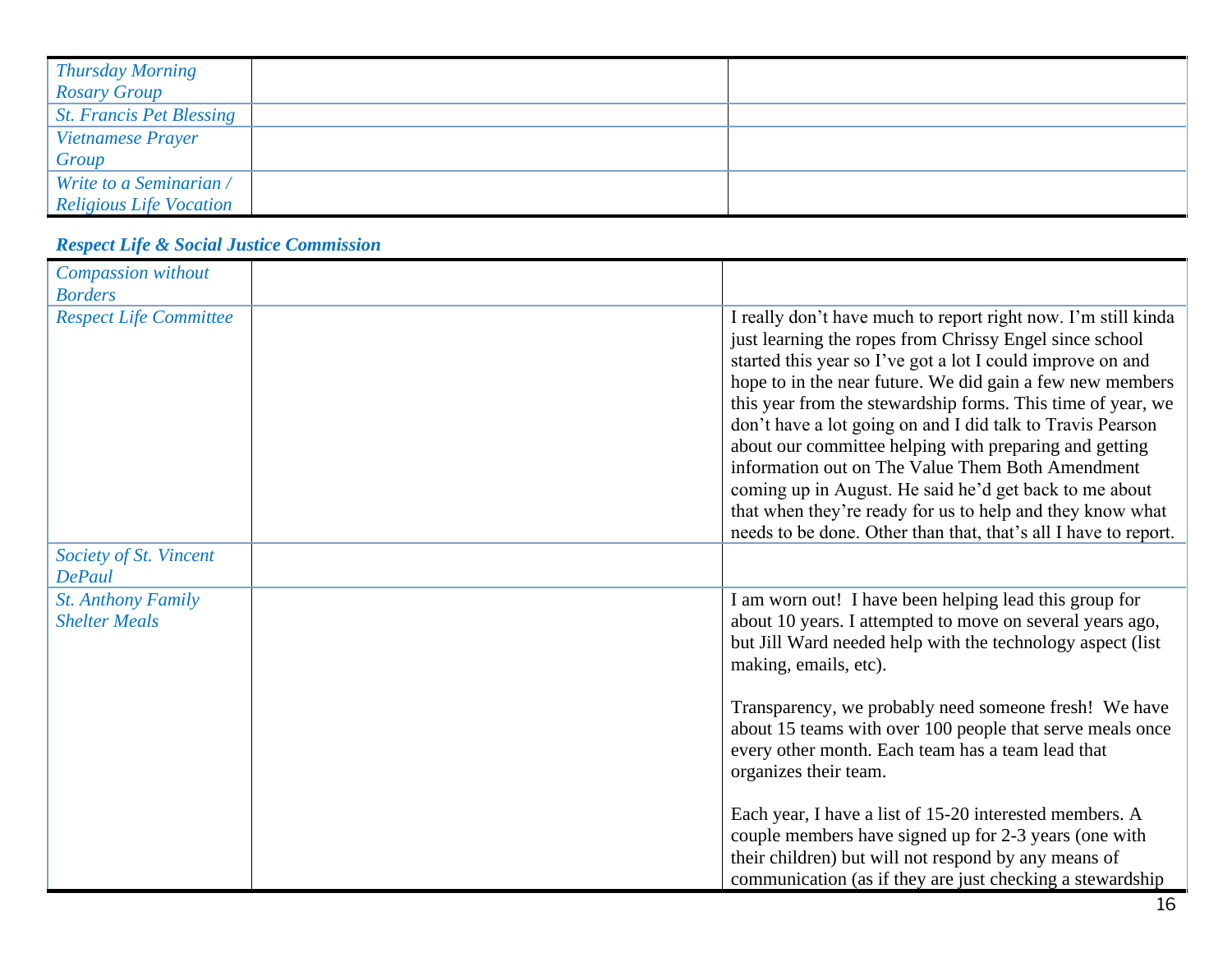|                           | box). We generally get 5 or so new families each year to       |
|---------------------------|----------------------------------------------------------------|
|                           | help fill in the gaps of missing team members. We recently     |
|                           | were struggling and put out a need on social media. That       |
|                           | helped tremendously.                                           |
|                           | Jill does not see the need to contact all people interested on |
|                           | stewardship forms (I have reminded years in a row). The        |
|                           | thought is those people can merely be added to the             |
|                           | teams. Once a year (this time of year), I always contact       |
|                           | team leads to see how they are doing, if they need new         |
|                           |                                                                |
|                           | members, changes etc. Based on that information, I fill in     |
|                           | the holes of those who responded "yes" to wanting to help      |
|                           | from the stewardship forms. Contacting people is a             |
|                           | necessity. I have struggled leaving because I was worried      |
|                           | this important step would be overlooked.                       |
|                           |                                                                |
|                           | Probably 90% of this role happens once a year with             |
|                           | contacting those interested,                                   |
|                           | Contacting team leads, organizing teams on an excel            |
|                           | spreadsheet, updating the calendar (I have contacts updated    |
|                           | and calendar updated on Google each year). There is a          |
|                           | Diocesan coordinator that contacts teams, sends out            |
|                           | reminders, etc! Linda Lauer is amazing. She is very            |
|                           | involved. She coordinates with SEAS (who runs a very           |
|                           | small number of slots), SFA, and St Catherine's (who is        |
|                           | adding a bunch of teams this year after discussing the         |
|                           | need!).                                                        |
| The Lord's Diner          | Everything is going well at The Lord's Diner. With the         |
|                           | change in hybrid serving I am anxious to see how it goes.      |
|                           |                                                                |
|                           | This is first of May. I ses this as a positive.                |
|                           |                                                                |
|                           | I have had 6 new volunteers sign up this month. 1 started      |
|                           | in March. 3 will start in April and 3 in May.                  |
|                           |                                                                |
| <b>Voter Registration</b> |                                                                |

### *Social Activities Commission*

| Basketball<br>Adult                                           |  |
|---------------------------------------------------------------|--|
| Volleybal<br>$u$ and<br>Adult<br>$\cdot$ v $\boldsymbol{\nu}$ |  |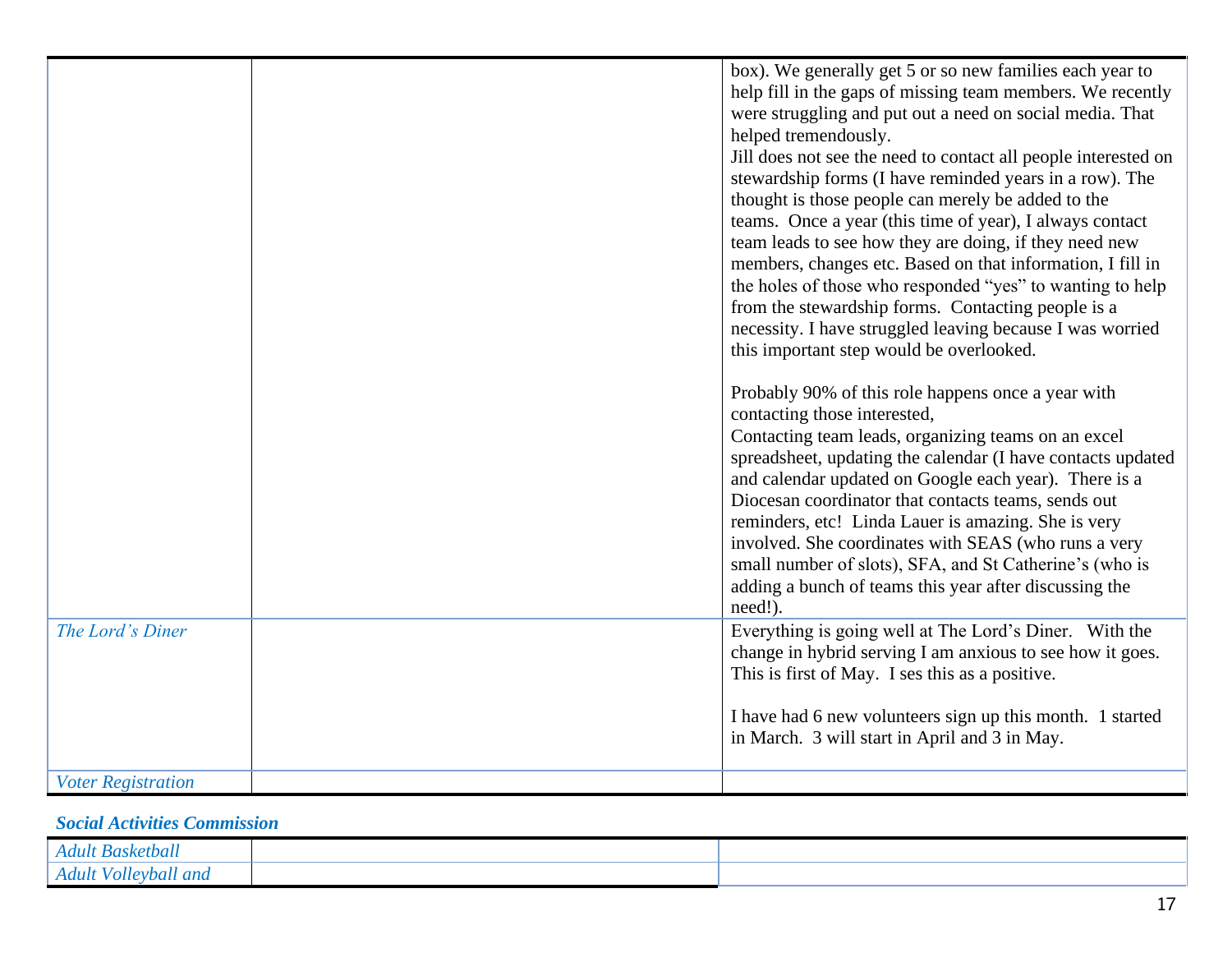| Pickleball               |  |
|--------------------------|--|
| <b>Family Fun Night</b>  |  |
| Mary and Martha Guild    |  |
| Event receptions         |  |
| Wedding receptions       |  |
| Mardi Gras Day Dance     |  |
| <b>Parish Picnic</b>     |  |
| <b>Square Dance Club</b> |  |
| Women's Bowling          |  |

#### *Youth Formation Commission*

| <b>Boy Scout Troop 762</b>    |  |
|-------------------------------|--|
| Church School - Life,         |  |
| Light, and Love               |  |
| <b>Catechesis of the Good</b> |  |
| <b>Shepherd</b>               |  |
| <b>Cub Scout Pack 762</b>     |  |
| Home School                   |  |
| Knights of St. Hubert         |  |
| <b>Little Flowers</b>         |  |
| <b>St. Theresa Girls Club</b> |  |
| <b>Sunday School Pre-</b>     |  |
| school                        |  |
| <b>Totus Tuus</b>             |  |

#### Director Theresa Herman

| <b>Parish School of</b> |  |
|-------------------------|--|
| Religion                |  |

# Director Emily Savage

| Catholic Youth Ministry<br>(CYM) |  |
|----------------------------------|--|
| <b>Confirmation</b>              |  |
| Preparation                      |  |
| Junior Catholic Youth            |  |
| <i>Ministry (JCYM)</i>           |  |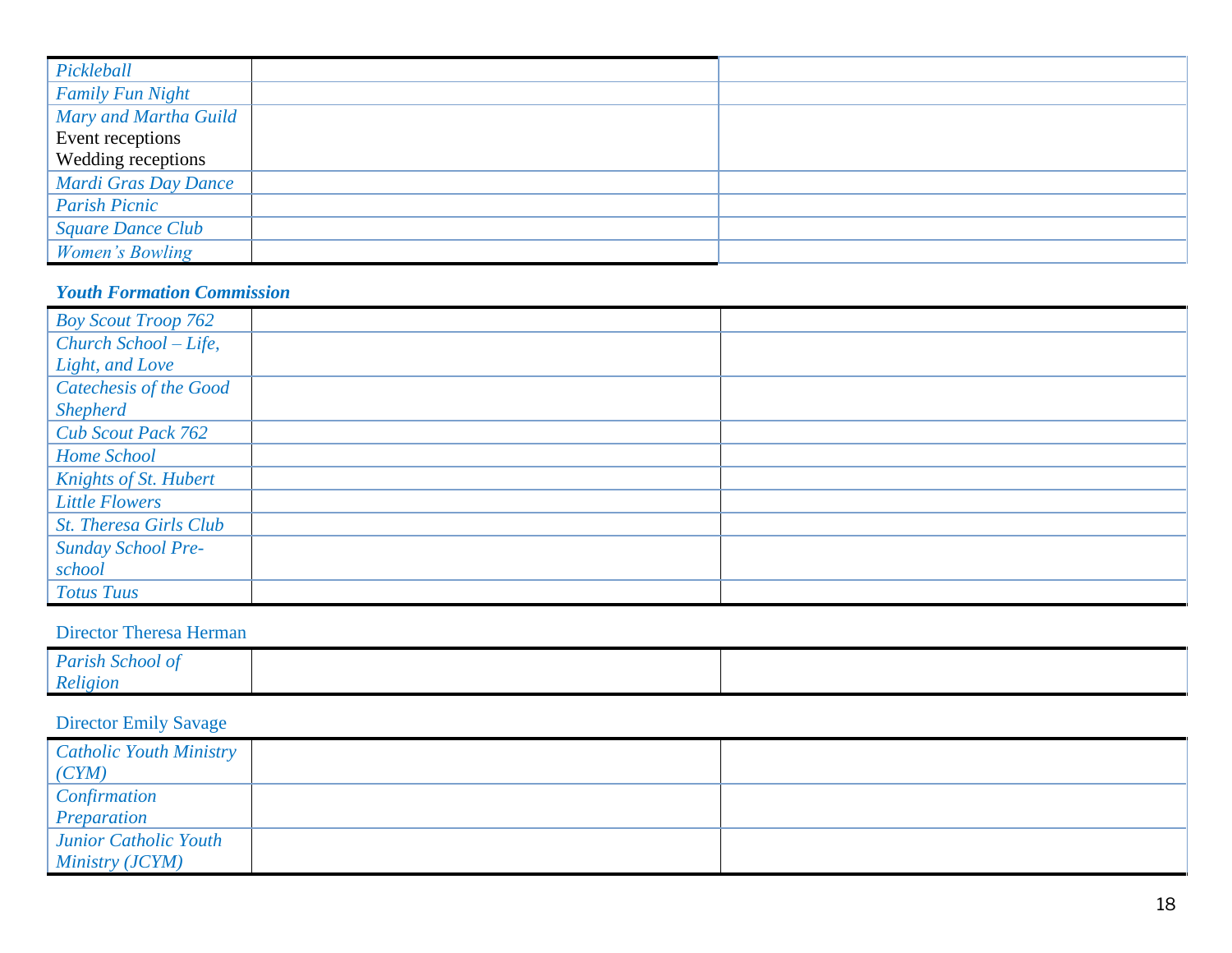| Steubenville Youth     |  |
|------------------------|--|
| $\therefore$ onterence |  |

#### *Liturgical Life Commission (Heather Gregg)*

| <b>Altar Servers</b><br><b>Master Servers</b><br><b>Master of Ceremonies</b> | 6 <sup>th</sup> Grader training was very successful. Pics and Videos are<br>being sent out via social media. Students were training for 1<br>$\frac{1}{2}$ hours over a 4 day period. They are now serving one<br>school Mass before they choose to commit as servers. | 6th grade Servers were trained. They are currently in the<br>process of serving for the 1st time before being given Altar<br>Server agreements. Hopefully we will have a large influx of<br>Altar Servers soon.                                                                                                                                  |
|------------------------------------------------------------------------------|------------------------------------------------------------------------------------------------------------------------------------------------------------------------------------------------------------------------------------------------------------------------|--------------------------------------------------------------------------------------------------------------------------------------------------------------------------------------------------------------------------------------------------------------------------------------------------------------------------------------------------|
| Elijah Cup                                                                   |                                                                                                                                                                                                                                                                        | Letters went out to new and old volunteers and all is<br>working smooth.                                                                                                                                                                                                                                                                         |
| <b>Extraordinary Ministers</b><br>of Holy Communion                          |                                                                                                                                                                                                                                                                        | We have added many new EMHCs within the last few<br>months. Many returned plus we had new EMHCs who<br>completed their training & were then added to the<br>rotations. We will continue to have periodic SFA specific<br>EMHC trainings to get new EMHCs, who have finished<br>their virtual trainings, into the rotations.                      |
| <b>Lectors</b>                                                               |                                                                                                                                                                                                                                                                        | We have added many new Lectors into the rotation in recent<br>weeks. Some are returning & some are new. We have had 2<br>new Lector trainings so far & have another one coming up<br>next week.                                                                                                                                                  |
| <b>Liturgical Vestments</b><br>and Fabrics                                   |                                                                                                                                                                                                                                                                        | Sign Up for Volunteer Linens for the Year is done. Person<br>is still working on missalette covers. Minor fixes to<br>cassocks. Misc. alb cleaning. Change altar cloth, wash all<br>server garments ready for Easter. Cover statues April 9th.<br>Is it time to have new altar cloths made? Judy has the<br>pattern and would love to make them. |
| Liturgy of the Hours                                                         |                                                                                                                                                                                                                                                                        | No updates.                                                                                                                                                                                                                                                                                                                                      |
| <b>Offertory Gifts</b><br><b>Parish Prayer Box</b>                           |                                                                                                                                                                                                                                                                        | Running fine.                                                                                                                                                                                                                                                                                                                                    |
| <b>Pre-Mass Rosary</b>                                                       |                                                                                                                                                                                                                                                                        | Running fine.<br>Rosary leaders have been reminded to start weekend pre-                                                                                                                                                                                                                                                                         |
| Leader                                                                       |                                                                                                                                                                                                                                                                        | Mass rosary 25 minutes prior to Mass. Otherwise, no<br>problems                                                                                                                                                                                                                                                                                  |
| <b>Sacristans</b>                                                            | I offered for 7 <sup>th</sup> and 8 <sup>th</sup> grade girls to become sacristans<br>(akin to boys "master servers"). If they say yes, then we<br>may start having 7 <sup>th</sup> /8 <sup>th</sup> grade girls aiding in setting up for<br>school Masses.            | Consistently attending to the tasks needed for mass<br>preparation.                                                                                                                                                                                                                                                                              |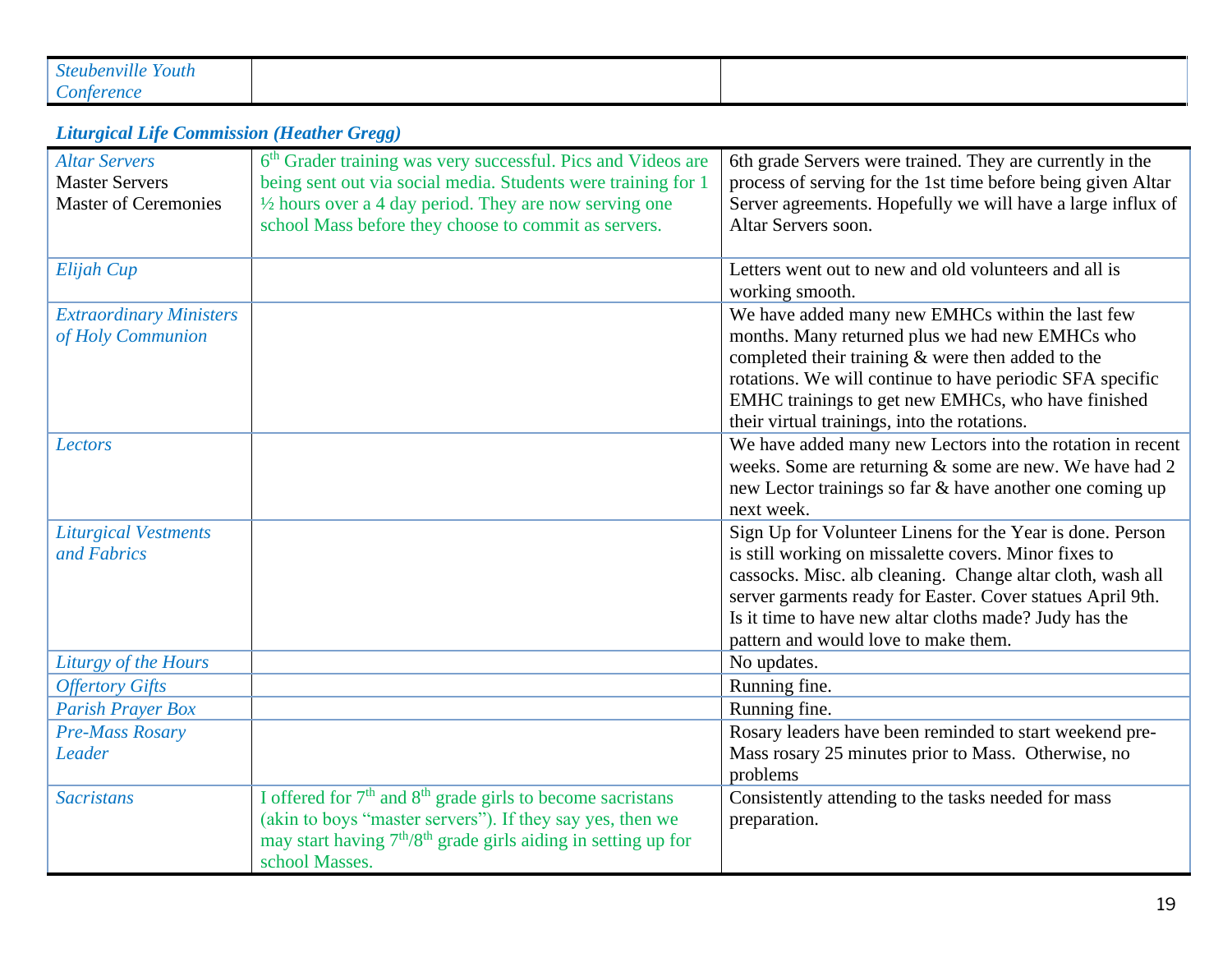| <b>Brass Cleaning</b> | We have met once a week to clean the brass. The door<br>plates are touched up an additional time during the week.                                                                                                                                                                                                    |
|-----------------------|----------------------------------------------------------------------------------------------------------------------------------------------------------------------------------------------------------------------------------------------------------------------------------------------------------------------|
|                       | For Father: is there a possibility of obtaining some<br>lightweight cotton gloves for the sacristans and servers to<br>use when handling the sacred vessels and the<br>candlesticks? This would be out of respect for the sacred<br>vessels and to limit fingerprints and wear on the finish of<br>the candlesticks. |

## Director Rev. C. Jarrod Lies

| <i>Extraordinary Form</i><br><b>Masses</b>   |  |
|----------------------------------------------|--|
| <b>Healing Masses and</b><br><b>Services</b> |  |
| Liturgical Calendar                          |  |

# Director Sr. Stephanie

| Choirs                               |  |
|--------------------------------------|--|
| <b>A</b> roar<br><i><b>SSONS</b></i> |  |

# **SCHOOL COUNCIL**

| <b>MEMBERS</b> | Liz Woydziak (chair)            | Members in attendance:                 |
|----------------|---------------------------------|----------------------------------------|
|                | Bernadette Walters (vice chair) |                                        |
|                | Kristen Hauserman (secretary)   | Liz Woydziak (chair)                   |
|                | Chad Cox                        | Kristen Hauserman (secretary)          |
|                | Carissa Palacioz-Domebo         | Bernadette Walter (vice chair)         |
|                | Matt Voegeli/Elizabeth Voegeli  | Carissa Palacioz-Domebo                |
|                | Ramon Reynaga                   | <b>Chrissy Engel</b>                   |
|                | Chrissy Engel                   | Fey Barles                             |
|                | Mary Carter                     | Matt Voegeli                           |
|                | Fey Barles                      | Elizabeth Voegeli                      |
|                |                                 | Valerie Whitely (Guest, HSA president) |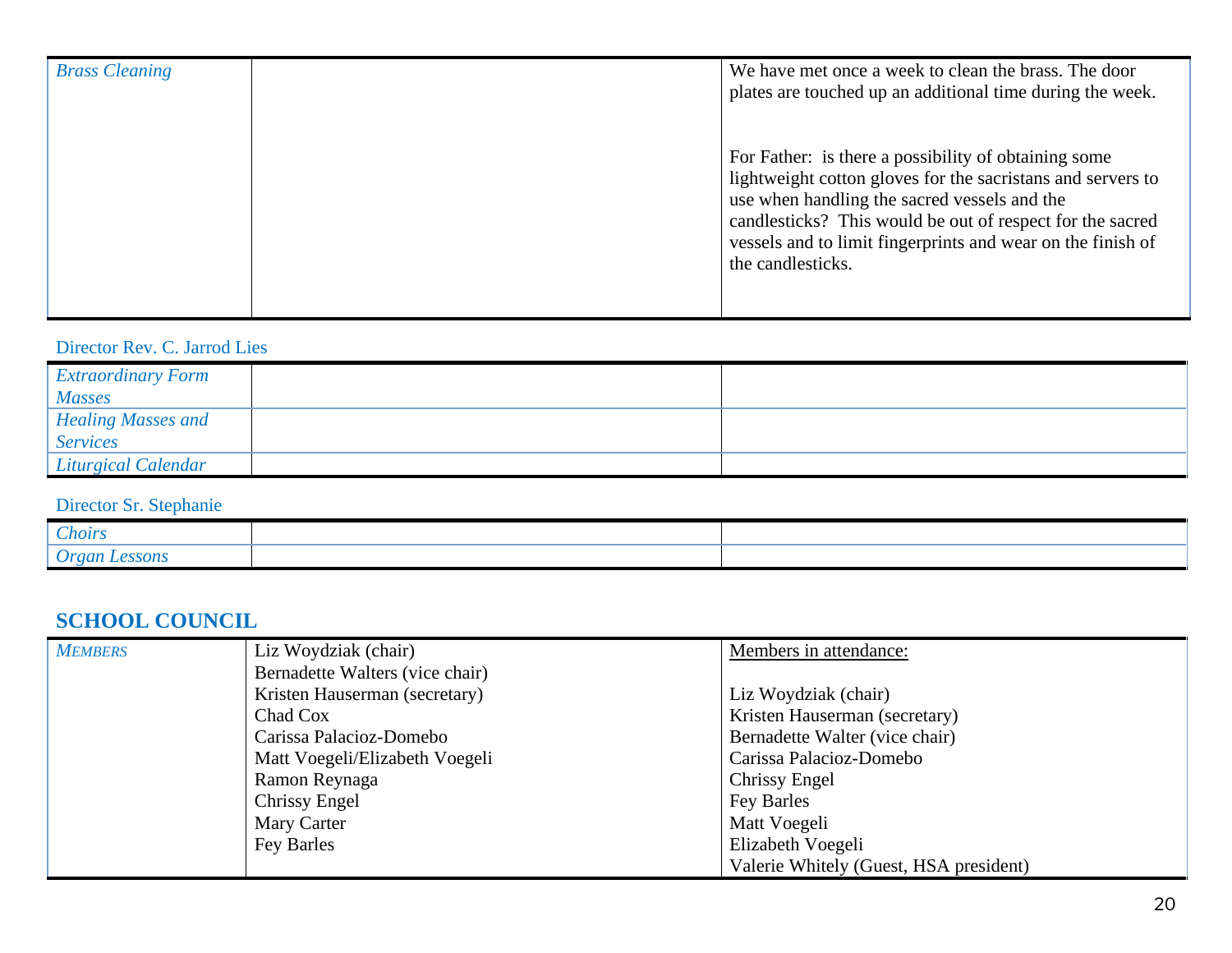| $\sim \cdot \cdot \cdot$<br>Ad hoc:<br>B <sub>1</sub><br>Lubbers |  |
|------------------------------------------------------------------|--|
|                                                                  |  |

#### *General Discussion*

| <b>New Members</b>           | New members invited to the May meeting with transition in                                                                                                                                                                                                                             | Home and School Association would like to have a member                                                                                                                                                                                                                                                                                                                                                                                                                                                                                                                                                                                                                                                |
|------------------------------|---------------------------------------------------------------------------------------------------------------------------------------------------------------------------------------------------------------------------------------------------------------------------------------|--------------------------------------------------------------------------------------------------------------------------------------------------------------------------------------------------------------------------------------------------------------------------------------------------------------------------------------------------------------------------------------------------------------------------------------------------------------------------------------------------------------------------------------------------------------------------------------------------------------------------------------------------------------------------------------------------------|
|                              | June 2022                                                                                                                                                                                                                                                                             | sit on School Council and HAS.                                                                                                                                                                                                                                                                                                                                                                                                                                                                                                                                                                                                                                                                         |
| <b>Home Visit Volunteers</b> |                                                                                                                                                                                                                                                                                       |                                                                                                                                                                                                                                                                                                                                                                                                                                                                                                                                                                                                                                                                                                        |
| <b>Pastoral Address</b>      |                                                                                                                                                                                                                                                                                       |                                                                                                                                                                                                                                                                                                                                                                                                                                                                                                                                                                                                                                                                                                        |
| Alumni Outreach              | Over 2000 alumni contacted added to Neon CRM. Alumni<br>Newsletter viewed 1770 in 86 locations. Over \$23,000 raised<br>via the Day of Giving campaign.<br>My ultimate hope for this round of asks is to offset the costs<br>of new lockers for the girls and boys locker rooms. \$?? | Alumni have been invited to 60 <sup>th</sup> Anniversary Dinner with the<br>hope to pave the way to a greater Day of Giving next year by<br>generating excitement for SFA and making that personal<br>connection to the school                                                                                                                                                                                                                                                                                                                                                                                                                                                                         |
| Principal's Report           |                                                                                                                                                                                                                                                                                       | Parent Teacher Conferences - principals will sit in<br>conferences with matters of focus (academics or behavior<br>referrals)<br>Summer camp is EANS funded and has begun to be<br>promoted to teachers and families.                                                                                                                                                                                                                                                                                                                                                                                                                                                                                  |
| <b>School Anniversary</b>    |                                                                                                                                                                                                                                                                                       | Color Code:<br>Black – agenda given to members at the start of the meeting<br><b>Red-Meeting Minutes</b><br>Green – changes or updates since the time of the meeting<br><b>Schedule</b><br>5:30pm - Doors Open for the Happy Hour & Open House<br>School Tours (Open house seems less appropriate if it will be<br>only for ticket holders?) This has been printed on the tickets<br>and all info, so Open House will need to remain the verbiage<br>here<br>6:30pm - Dinner (salads will be on tables, 4 buffet lines for<br>dinner, 6 different options for pie)<br>7:30pm - 9:30pm - Dueling Pianos<br>All proceeds benefit: St. Francis of Assisi Catholic School<br><b>Dress: Business Casual</b> |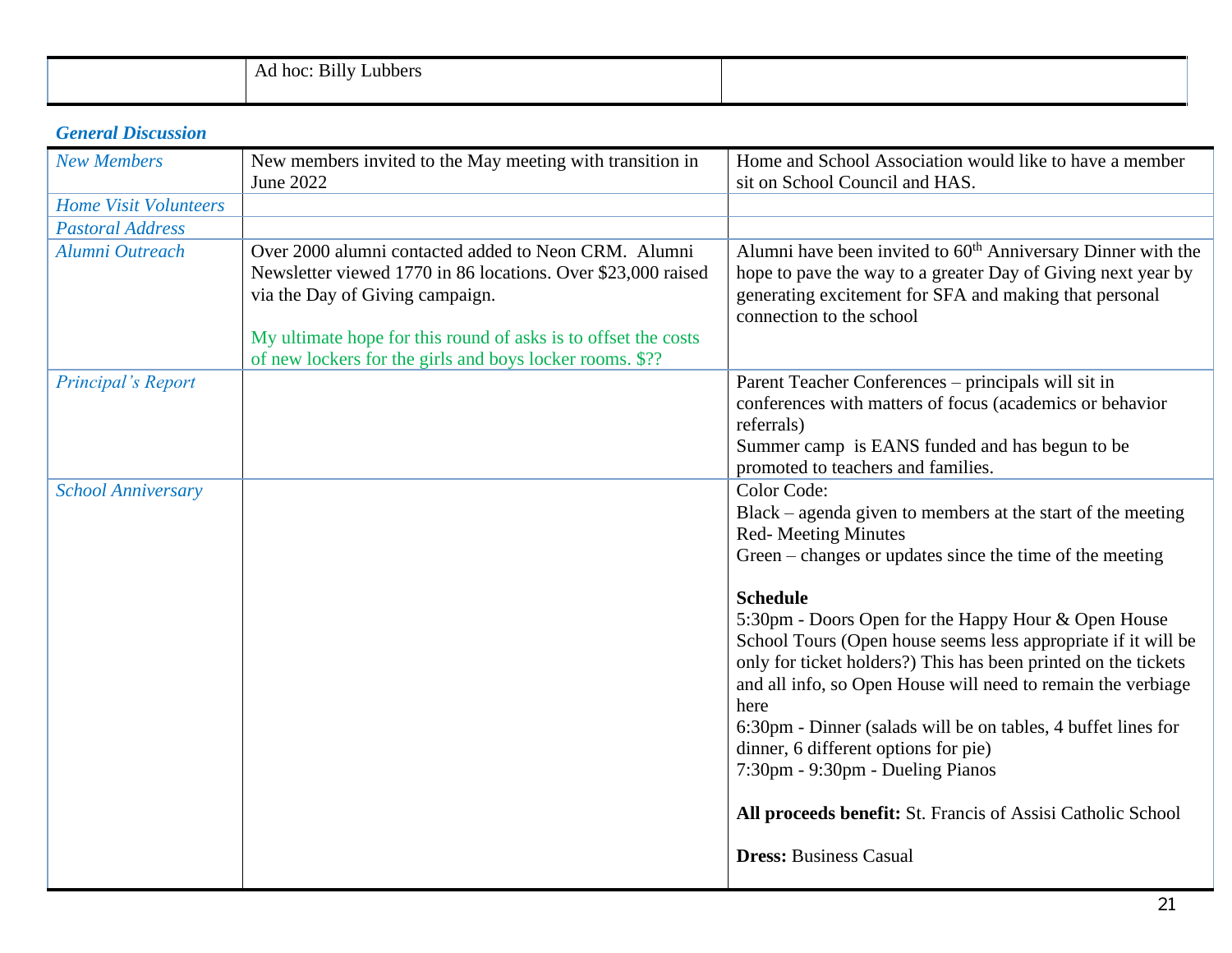**Ticket Sales** \$30 per ticket \$230 per table of 8 Out of town guests can sponsor teachers

**Tickets Sold:** As of 3/8/22 we have sold **183 tickets** 190ish at the time of the meeting, no tickets sold tonight **Promotion:** Social Media, The Flash, Website, Flocknote, Sell tickets after Masses on March 5-6, (More masses necessary? Liz will send announcement to Alexa for masses – "go to the school office to purchase tickets", not necessary to sell at masses again weekend of 3/12-13) Message sent to Alexa and will be submitted to announce the event and to purchase ticket at the church office word of mouth, personal invitations every school council member will ask.

#### **The Bar: Chad Cox**

Knight of Columbus will run the bar

We are waiting to hear if they would donate any or all of the drinks? APPROVED for \$500 to help sponsor the bar! Bars – Wine (1 white, 1 sweet, 2 red), beer – no set ups, no liquor Bourbon and Wine Pull - purchase? Corks borrowed from Fun Night? 20 bourbons at \$50? a pull 50 wines at \$20? a pull Need cups and corkscrews for people after they pull. Irresponsible to have these on hand, pulled items not to be consumed Budget for the bars and the pulls? Matt will work with the budget to provide the best possible options with extending his discount to us Anything unopened will be able to be returned. **Hors d'oeuvres**: These have been coordinated. Fey shared 1. Jennifer offered to do marinated chicken with a toothpick with teriyaki sauce. The marinated chicken will be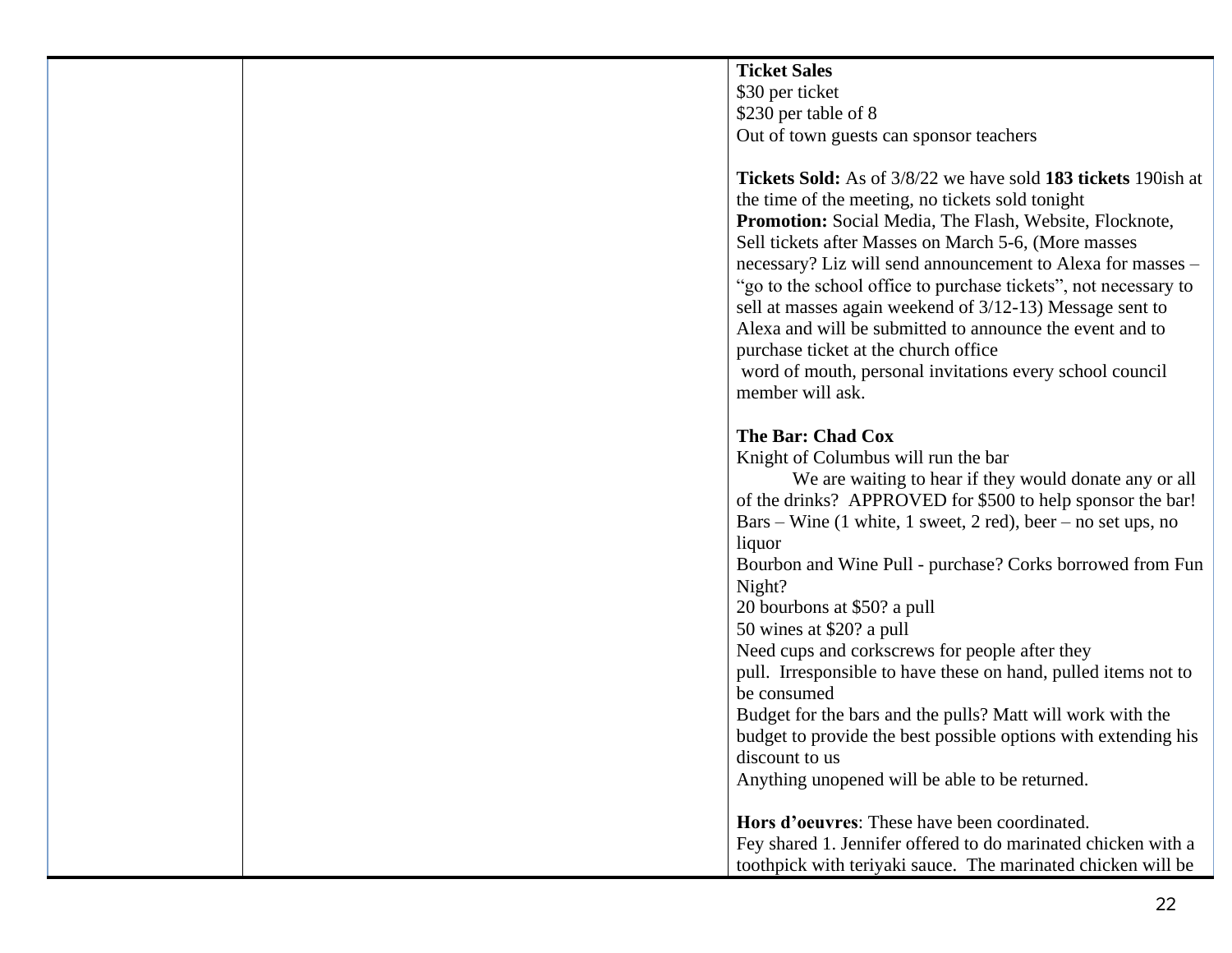| in a warmer before setting them on trays.<br>2. Denise agrees to make 250 small spoonburgers pinned with<br>a toothpick. the spoonburgers will be in a warmer holding<br>before setting them on serving trays.<br>3. Fey and Denise will follow up ordering meatball party<br>appetizers from BEK and EVCO. We will order a box ahead<br>to try and when approved, we will order 250<br>pieces. Meatballs will also be in a warmer before setting them |
|--------------------------------------------------------------------------------------------------------------------------------------------------------------------------------------------------------------------------------------------------------------------------------------------------------------------------------------------------------------------------------------------------------------------------------------------------------|
| on serving trays.<br>All food will be in a hot holding unit ready to be moved out.<br>We will need to find volunteers to tray the food and a decision<br>on how to serve them will be made                                                                                                                                                                                                                                                             |
|                                                                                                                                                                                                                                                                                                                                                                                                                                                        |
| <b>Dinner: Aaron Leiker</b>                                                                                                                                                                                                                                                                                                                                                                                                                            |
| <b>Catering by Carriage Crossing</b>                                                                                                                                                                                                                                                                                                                                                                                                                   |
| <b>MENU</b>                                                                                                                                                                                                                                                                                                                                                                                                                                            |
| House Salad (the salad can be plated on the tables ready to                                                                                                                                                                                                                                                                                                                                                                                            |
| <b>go</b> )<br>*Beef Brisket                                                                                                                                                                                                                                                                                                                                                                                                                           |
| <b>Roasted Chicken</b>                                                                                                                                                                                                                                                                                                                                                                                                                                 |
| <b>Herb Roasted Red Potatoes</b>                                                                                                                                                                                                                                                                                                                                                                                                                       |
| <b>Green Beans</b>                                                                                                                                                                                                                                                                                                                                                                                                                                     |
| *Pie (6 different options)                                                                                                                                                                                                                                                                                                                                                                                                                             |
| They are providing:                                                                                                                                                                                                                                                                                                                                                                                                                                    |
| The cups with water, tea, and lemonade                                                                                                                                                                                                                                                                                                                                                                                                                 |
| China and silverware                                                                                                                                                                                                                                                                                                                                                                                                                                   |
| Tables for the buffet and dessert tables                                                                                                                                                                                                                                                                                                                                                                                                               |
| -They will run four buffet lines and expect to be able to get<br>everyone through in 15 minutes. Their Staff to run the                                                                                                                                                                                                                                                                                                                                |
| buffet                                                                                                                                                                                                                                                                                                                                                                                                                                                 |
| They are expecting 250-300. If it is going to be significantly                                                                                                                                                                                                                                                                                                                                                                                         |
| lower or higher than that. They need to know by 3/22.                                                                                                                                                                                                                                                                                                                                                                                                  |
| They plan to arrive between 5:00 and 5:30 for dinner service<br>at 6:30.                                                                                                                                                                                                                                                                                                                                                                               |
| Napkins – cloth or paper? Where will they be obtained?                                                                                                                                                                                                                                                                                                                                                                                                 |
| <b>CYM</b> - will help serve during the dinner by placing salads,                                                                                                                                                                                                                                                                                                                                                                                      |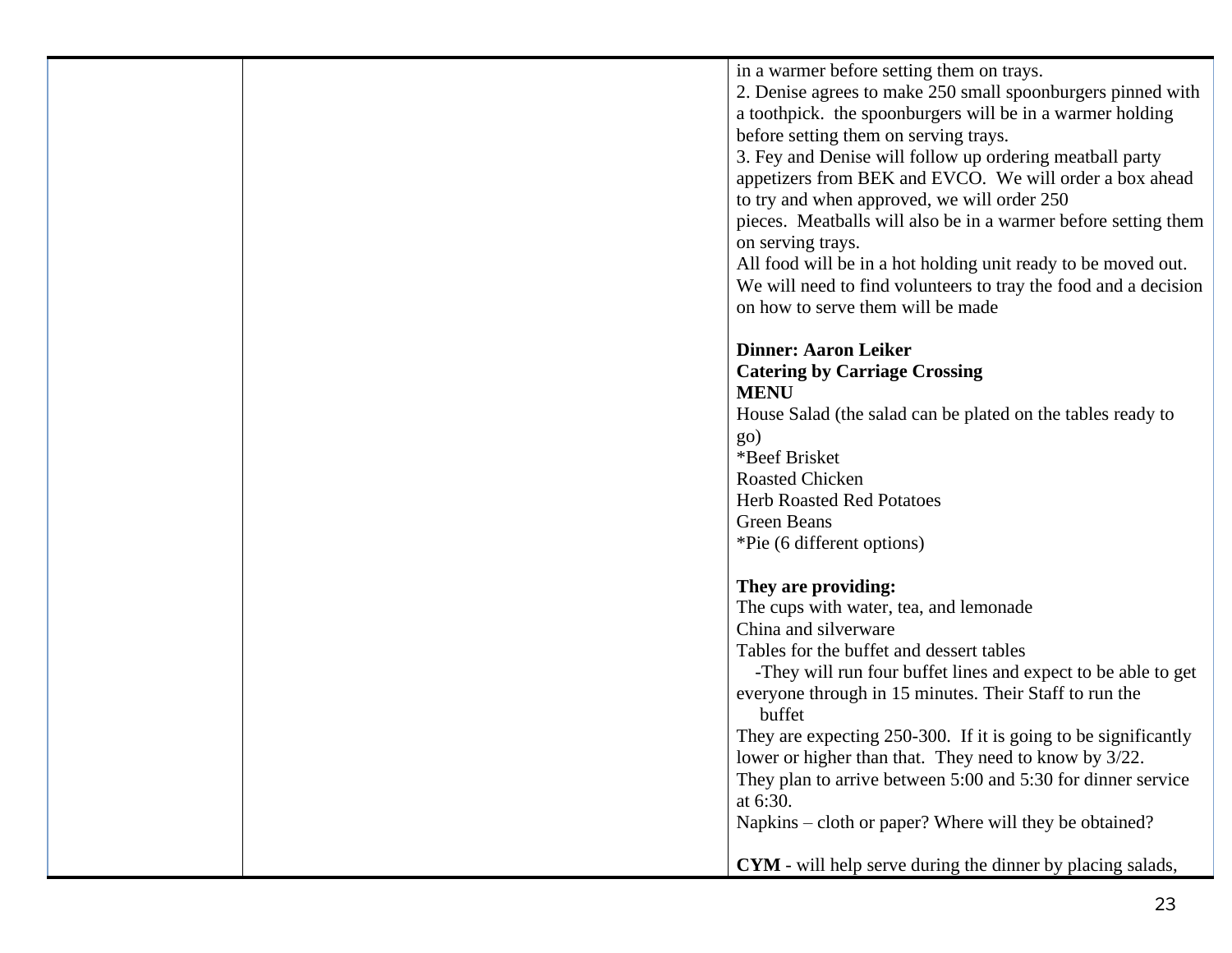refilling water/tea/lemonade, and maybe serving the pie too. They can also help bus tables. If CYM isn't able to cover our needs, could we reach out to Bishop Carroll?

#### **Decorations: Liz Woydziak**

How many tables can fit in Cana or the Gym? The overwhelming consensus was to move the event into the GYM. With all of the aspects the night will hold, it seems as though the extra space will be utilized.

Round Tables - 8 people at a table

Table Cloths (black from Emily and white from the school) Check in Table - Need the hopper from Fun Night for the tickets

Name tags - Handwritten - need to ask Mallory Borland if she would write them (Calligraphy) – ask BCCHS art department for students who do Calligraphy? It was also suggested that they be printed with a calligraphy style font

Make signs for each area for the evening. – Art Auction, Raffle, etc

## **Raffle: Bernadette Walter**

| imine, belhauche wane                                             |
|-------------------------------------------------------------------|
| Dinner Tickets will serve as raffle entry and there will also be  |
| more raffle tickets from sale for \$10 each Cards in equal size   |
| and weight of the tickets will need to be created for the raffle. |
| Father/Mary/Piano Players will need to make announcements         |
| about the raffle and direct attendees to purchase tickets. Raffle |
| Tickets will not be sold all night but possible after the         |
| announcement and just before the drawing                          |
| Raffle prizes: a painting It was agreed that they any of them     |
| would be a great prize! and a grill follow up on donation         |
| requests                                                          |
| Maybe raffle a painting at the open house and the grill during    |
| the dueling piano event?                                          |
| Set up needs/plan                                                 |
|                                                                   |
| <b>Art Displays: Carissa Palacioz-Domebo</b>                      |

Great progress has been made, students are working on their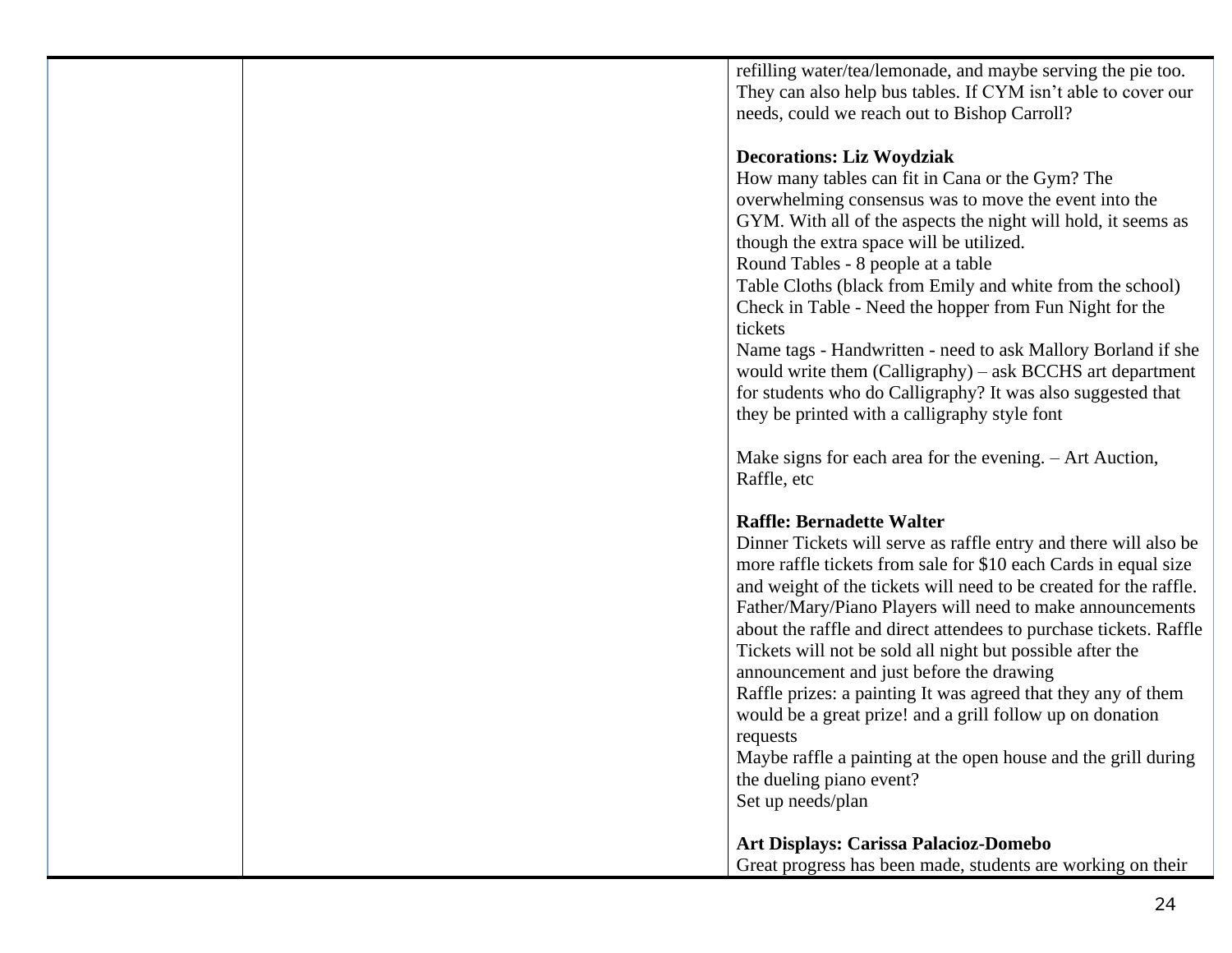projects, sold at a \$10 donation, remaining items will go to homebound parishioners with a note

Logistics Going out in the FLASH on 3/25, flyers to go home on 3/21, due back 3/29 \*Could we add a Google Form option to presales?

How many volunteers do you need? Resource room to help wrap presale items?

When and where are we displaying the art? On tables around the perimeter of the gym

Number of tables needed? Unsure until presale is complete and items have been sent home

Will need volunteers (POSSIBLY RESOURCE ROOM) to wrap and deliver sold pieces to the classrooms on 3/30 and 3/31

## **Friday Night Set Up:\_**Need Volunteer**\_\_\_\_\_**

Need a chairperson to find volunteers.

Volunteers who can set up tables and chairs. Matt Voegeli will cover this task!

We will need to have a list of action items of what needs to be done for the volunteers (provided from the committee chairs).

## **Greeters**

- 1. Liz Woydziak
- 2. Joan Hampton Yes! Needs details, Liz will convey them to her
- 3. Elizabeth Voegeli? Yes!!

# **Check in Table: Kristen Hauserman**

Need volunteers to check in people as they arrive. Kristen will fill these spots

Collect tickets and place them in the hopper from Fun Night. Folks will also pick up their name tag at this table make missing nametags

## **Spirit Swag:** Chrissy Engel

Use wooden flag from conference room for display at the swag spot!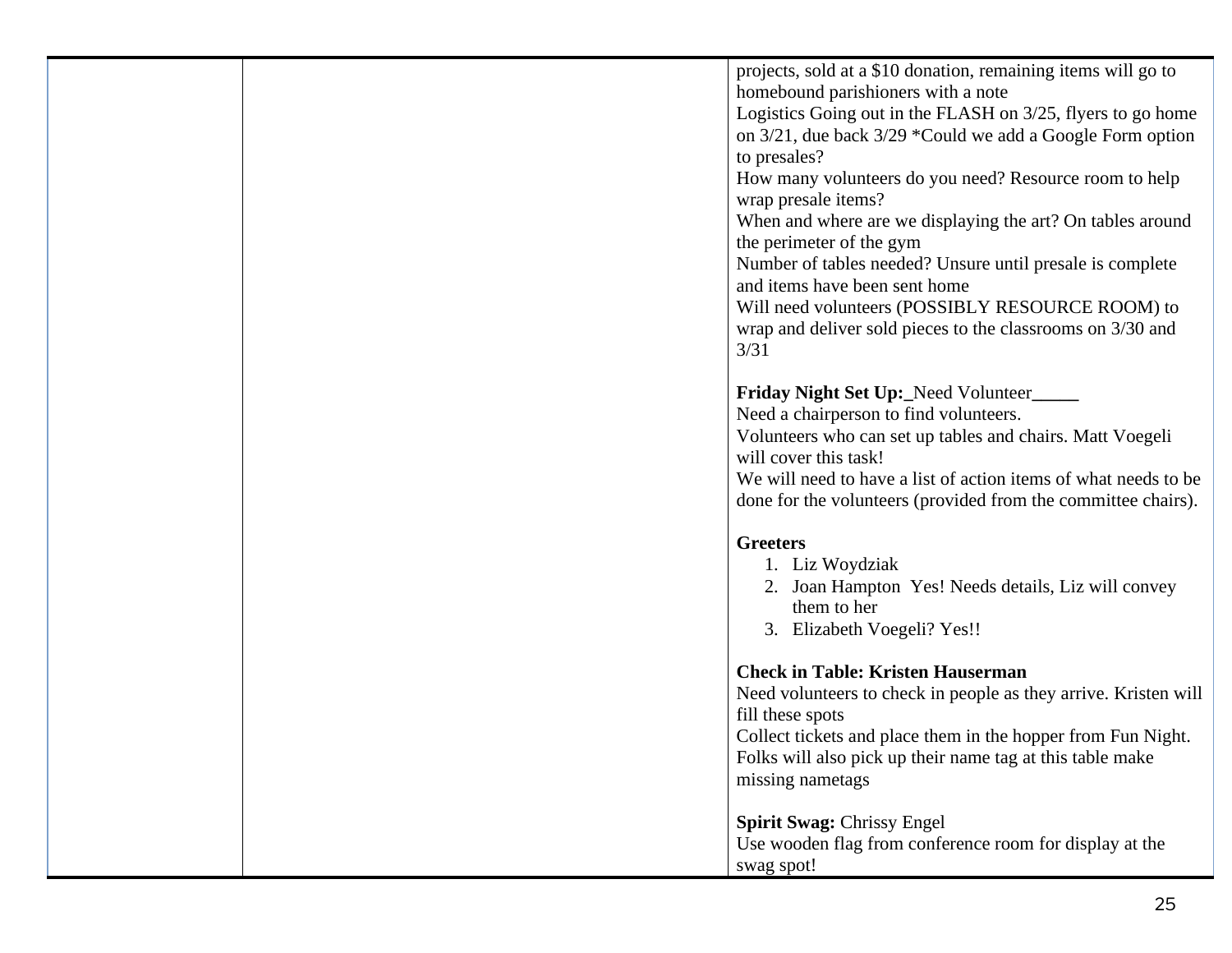Koozies at bars/include bartenders in sales? Chrissy and Fey will look into pricing and options for these.

#### **Clean Up:**

ACTS Group volunteered for the clean up? Confirm with Aaron

#### **Photographer:**

Do we want/need one? Yes! We would like to have one or more.

If yes, any ideas who would be willing to take pictures? Kris Sauer and/or Heather Monk?

Could Alexa create a QR code we could use for attendees to share pictures? Spoke to Alexa and she was unsure of the details on this, Could Fey create this?

# $MISC. -$

- Could we add a sign up to the FLASH with simply a "Click here to volunteer"? This Sign up would include very specific tasks and times?
- Photos from the past  $-$  in the church office, Chrissy Engel has offered to help gather/ search
- What time do we want to start set up on Friday night?
- On Saturday, what time should all school council members arrive?
- Are we having tour/classroom monitors or trusting everyone to behave?
- Kristen inquired about having a virtual open house to generate alumni interest and support for future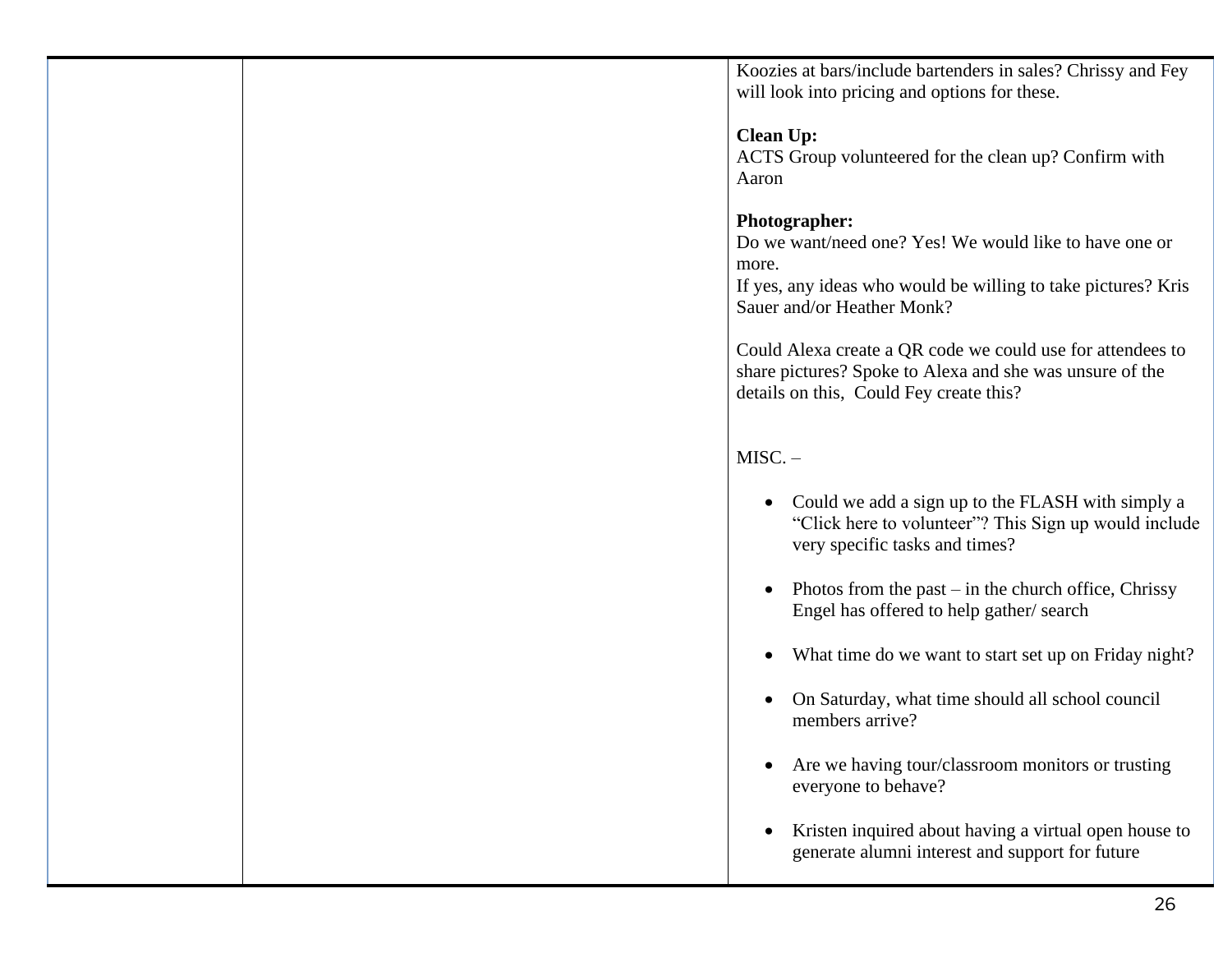| <b>Tasks</b>          |                                                                                                                                                                                                                                                                                                                                                                                                                                                                                                                                                                                                                                                                                                                                                                                                                                                                                                                                                                                                                                                                                                                                         |                                                                                                                                                                                                                                                                                                                                                                                                                                                                                                                            |
|-----------------------|-----------------------------------------------------------------------------------------------------------------------------------------------------------------------------------------------------------------------------------------------------------------------------------------------------------------------------------------------------------------------------------------------------------------------------------------------------------------------------------------------------------------------------------------------------------------------------------------------------------------------------------------------------------------------------------------------------------------------------------------------------------------------------------------------------------------------------------------------------------------------------------------------------------------------------------------------------------------------------------------------------------------------------------------------------------------------------------------------------------------------------------------|----------------------------------------------------------------------------------------------------------------------------------------------------------------------------------------------------------------------------------------------------------------------------------------------------------------------------------------------------------------------------------------------------------------------------------------------------------------------------------------------------------------------------|
| <b>Strategic Plan</b> | Cana roof complete; gym roof under construction now;<br>Patrick Malone to give strategic plan update.<br>Summer 2022 projects<br>All plumbing fixtures for 7 and 8 restroom remodels paid for<br>and on sight<br>All restroom partitions on site<br>All doors for restrooms as well as 8th grade classrooms and<br>boiler room and HVAC closet and printer room bought and<br>being stored offsite<br>All tile for restrooms bought and stored offsite<br>Also Added new ceiling and lights in 8th grade locker area as<br>well as 7th grade locker area<br>As well as hallway up to councilor office to bathroom<br>remodel.<br>All electrical fixtures bought and on site for those projects.<br>Presenting HVAC plan that I put together with HVAC<br>contractor to Lk HVAC mechanical department to get<br>approved this week.<br>Hopefully have all HVAC equipment ordered next week for<br>3-6 building.<br>Have electrical estimates for 3-6 HVAC work.<br>Currently re-roofing of gym, lost a week for bad weather - if<br>weather permits hopefully done in 2-3 weeks<br>All roofing material paid for remaining school roofs. | Members are excited to see the progress underway!<br>Observations by members are that the parking lot changes<br>have been well received and may be something to look at in<br>the future for safer procedures - in favor of keeping the one-<br>way flow for next year as well.<br>The council would like to address some specific parking lot<br>concerns for the student's safety. Sidewalk safety in the back<br>parking lot alongside Clare Hall is a concern for many and<br>the council would like to address this. |

#### *Committees*

| Academics/Enrollment | School Council did not meet in January.                                                                                                                                                 |  |
|----------------------|-----------------------------------------------------------------------------------------------------------------------------------------------------------------------------------------|--|
|                      | 60 <sup>th</sup> Anniversary Event—update Subcommittees forming,<br>sign up genius will be created and sent out to those who<br>expressed an interest volunteering for alumni events at |  |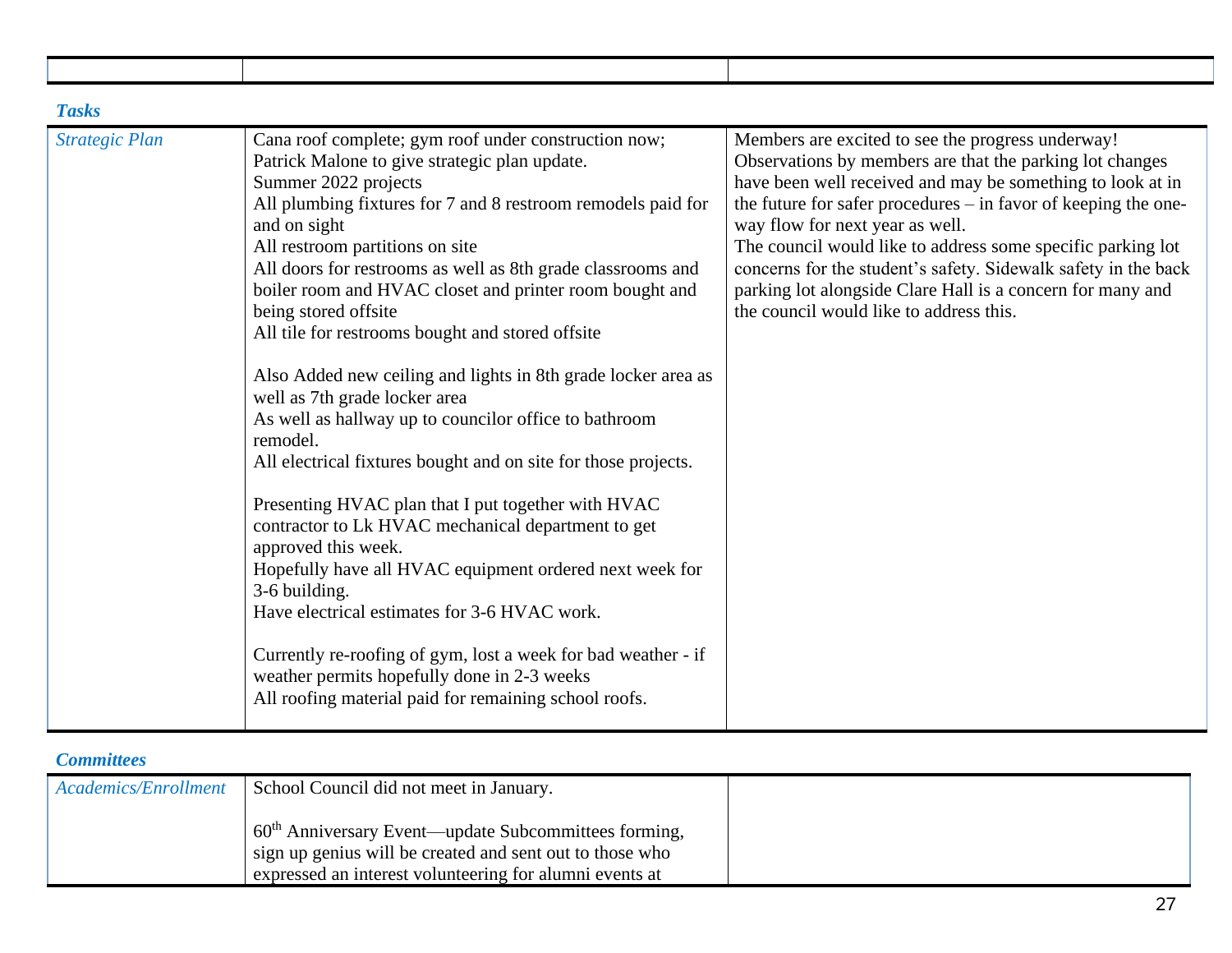|                       | registration.                                                                                                                            |  |
|-----------------------|------------------------------------------------------------------------------------------------------------------------------------------|--|
|                       | 5:00 Alumni Mass to feature school children                                                                                              |  |
|                       | 6-7:00 Social Hour with drink and appetizers, during that time<br>we will do tours, wine and whiskey pulls, and student art for<br>sale. |  |
|                       | 7-9:00 Entertainment, dinner, raffle prize must be present to<br>win                                                                     |  |
|                       | Throughout the event – spirit wear and koozies for sale,<br>slideshow with photos submitted by alumni and school                         |  |
| Catholicity           |                                                                                                                                          |  |
| <b>Communications</b> |                                                                                                                                          |  |
| Facilities            |                                                                                                                                          |  |
| Technology            |                                                                                                                                          |  |

# **STEWARDSHIP COUNCIL**

| <b>MEMBERS</b> | Winston and Sally Kenton, Sandi Baalman, Steve and Julia<br>Herman, Vince and Misty Vopat, Stan and Christina Bluml,<br>Dan and Lori Hamel, Jerrod and Alison Schuster, Vicki<br>Keller | Members in attendance: Sandi Baalman, Christina Bluml,<br>Dan and Lori Hamel, Vicki Keller, Jarrod Schuster, Vince<br>and Misty Vopat. |
|----------------|-----------------------------------------------------------------------------------------------------------------------------------------------------------------------------------------|----------------------------------------------------------------------------------------------------------------------------------------|
|----------------|-----------------------------------------------------------------------------------------------------------------------------------------------------------------------------------------|----------------------------------------------------------------------------------------------------------------------------------------|

## *General Discussion*

| <b>Current Business</b> |                                                  | 1. Set Our Goals for 2022                   |
|-------------------------|--------------------------------------------------|---------------------------------------------|
| 1. Renewal Results      |                                                  | • Create a SWOL "snippet" calendar.         |
|                         | • Council members reviewed results of SFA's 2021 | o Short phrases or bible verses centered on |
| Stewardship Renewal.    |                                                  | $SWOL - will help keep top of mind.$        |
|                         | o Renewals increased slightly and were the       | o Include in weekly bulletin.               |
|                         | most since 2018.                                 | o Talk with Alexa about getting these       |
| $\circ$                 | About 50 are still yet to be returned            | included – deadline for bulletin is         |
|                         | including several students in school now.        | Mondays, 9 a.m. Lori/Dan to send out and    |
| $\circ$                 | SFA School phone message was a bit               | choose top snippets. Review by              |
|                         | confusing regarding the deadline.                | Stewardship Council March Formation         |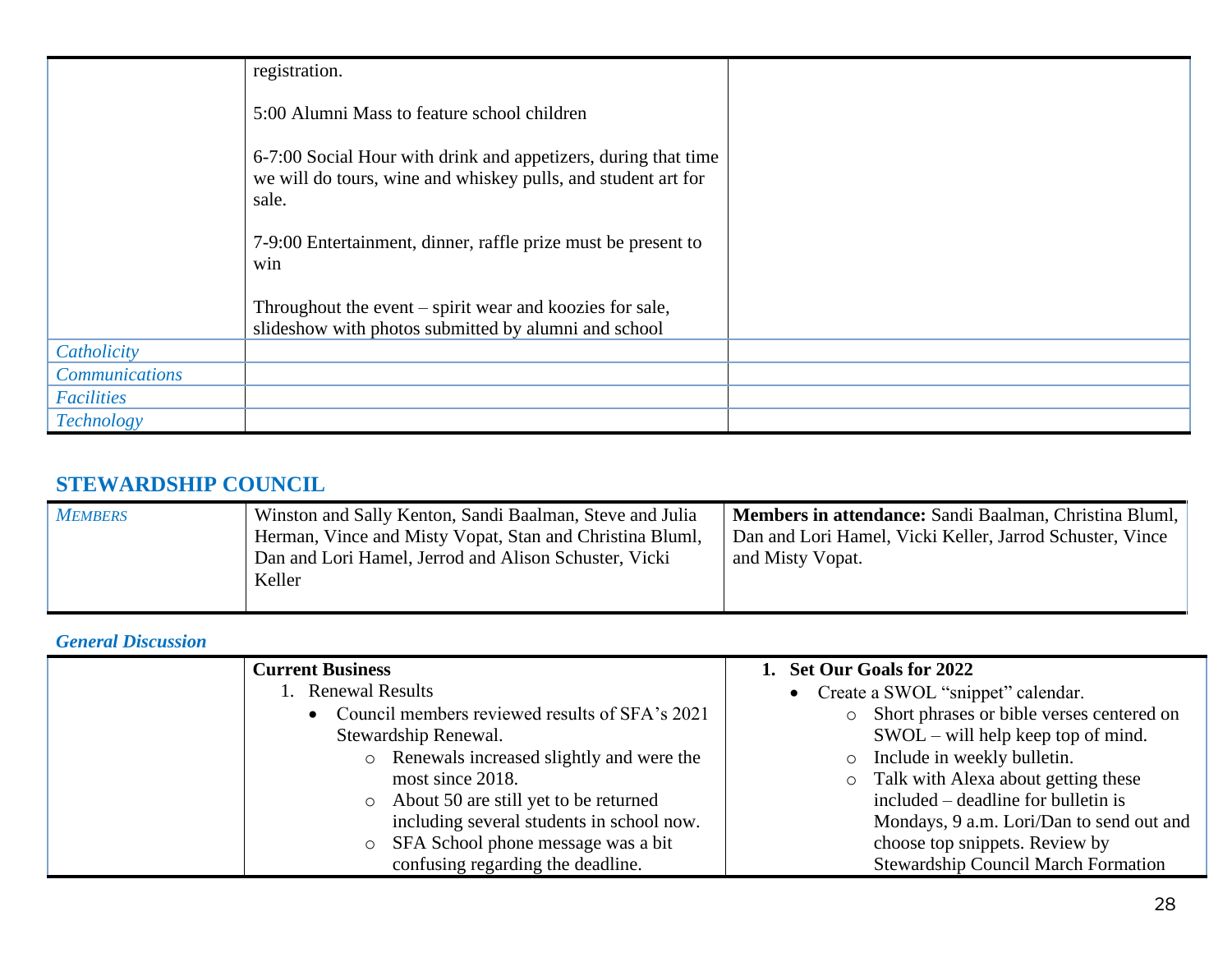| $\cap$ | Letters and emails have out to those who |
|--------|------------------------------------------|
|        | have not returned forms and will be held |
|        | from applying to BCCHS.                  |

- o Mary Carter has also called those who have not turned in forms.
- Other discussion about renewal efforts next year
	- o Continue efforts for education of Stewardship Way of Life.
	- o Some parishes meet with 8th graders/parents to encourage SWOL.
- 2. Ministry Breakfast
	- 39 people attended the ministry breakfast.
	- All packets were taken and it was a good event.

## **Other Discussion**

• Remember dinner with Father Jarrod in Rectory on Tuesday, Feb. 22 at 6:30 p.m.

meeting. Have 4 ready for April.

- Update SFA Church Stewardship website pages.
	- o Create more streamlined information, keeping new parishioners in mind.
	- o Stewardship Council members to review these pages and come to March Formation meeting with feedback on updating pages.

# **2. Formation Goals for the SC**

• Lori Hamel to look at FORMED to suggest topics with one of our priests to give insight. Vince to ask Father Meng.

# **3. Calendar dates**

• Next Stewardship Council Formation meeting on Tuesday, March 22.

# **4. Discussion about Pastoral Address/Parish Dinner**

- How will the address be handled this year?
- The dinner is a thank you to all who support SWOL, SFA.
- Ideas for dinner entertainment:
	- o Roast of Father Jarrod by priests.
	- o Panel answering Q&A from audience/priests.
	- o Misty looking at comedian options.
	- o Wine/beer/chocolate samplings.
	- o Concerns about expenses.
	- o Casino Night St. Margaret Mary's Men's Club can do this.
	- o Elevate the evening a bit with emcee, food, specialty drinks/bartenders.
	- o Priests/SFA Families compete in a Family Feud-type game.
	- o Vicki Keller helped clarify what we want is quality interaction with each other.
	- o Firm up by April Stewardship Council business meeting.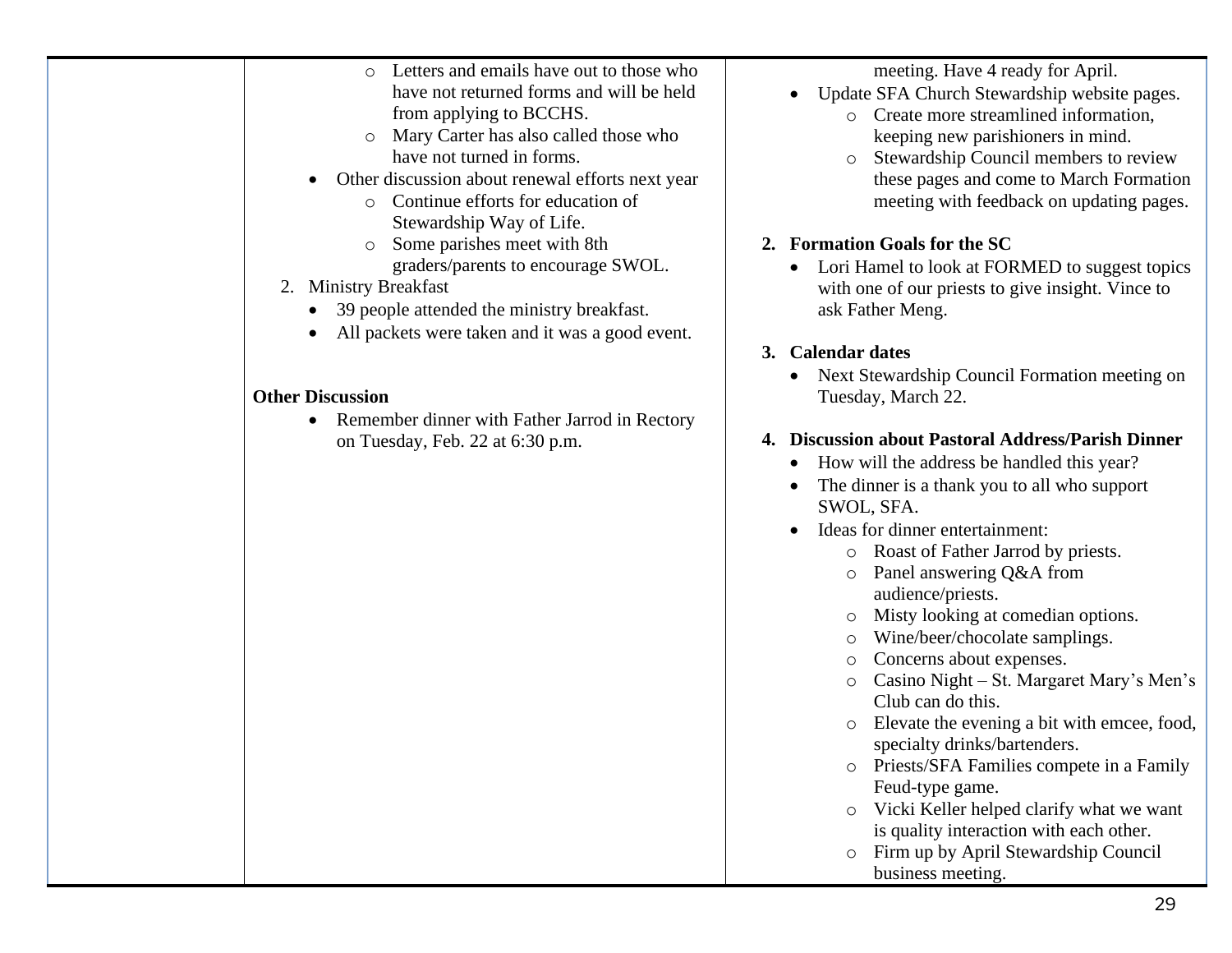| <b>Task Reports</b>                          |                                                                                                                                                                                                                                                                                                                                                                                                                                                                                                                                                                                                                                                                                                                                                                                                                                                                                                                                                                                                                                                                                                                                                           |                                                                                                                                                                                                                                                                                                                                                                                                                                                  |
|----------------------------------------------|-----------------------------------------------------------------------------------------------------------------------------------------------------------------------------------------------------------------------------------------------------------------------------------------------------------------------------------------------------------------------------------------------------------------------------------------------------------------------------------------------------------------------------------------------------------------------------------------------------------------------------------------------------------------------------------------------------------------------------------------------------------------------------------------------------------------------------------------------------------------------------------------------------------------------------------------------------------------------------------------------------------------------------------------------------------------------------------------------------------------------------------------------------------|--------------------------------------------------------------------------------------------------------------------------------------------------------------------------------------------------------------------------------------------------------------------------------------------------------------------------------------------------------------------------------------------------------------------------------------------------|
| <b>Kindergarten Parent</b><br><b>Meeting</b> | The Stewardship Council needs to have a representative of<br>the Council present and speak at the Kindergarten Parent<br>Meeting on April 4 <sup>th</sup> . (Verify the date) Please work with Pat<br>Burns to make sure we can cover this.                                                                                                                                                                                                                                                                                                                                                                                                                                                                                                                                                                                                                                                                                                                                                                                                                                                                                                               |                                                                                                                                                                                                                                                                                                                                                                                                                                                  |
| <b>Dates/Actions</b>                         | Goals for 2022<br>Start planning sooner for SFA parish dinner.<br>$\bullet$<br>o Vince and Misty to lead efforts.<br>Sandi has name for comedian and will<br>give to Misty.<br>o We need to choose date and please give<br>any entertainment ideas to Misty.<br>Talk with 8th grade parents throughout the year<br>$\bullet$<br>during casual get-togethers. Parents are assigned<br>SFA "mentors" and stay in contact.<br>Continue messages in bulletin/social media.<br>$\bullet$<br>SWOL Bible Study - Hamels to check on<br>$\bullet$<br>resources to see if this has already been done.<br>SFA website – review Stewardship section and<br>update – use videos, highlight important<br>information to know when you are new to<br>Stewardship and the parish. Can be helpful with<br>outreach efforts ("Go to website and start your<br>Stewardship Journey.").<br>How can we get feedback from Travis and others<br>$\bullet$<br>after their outreach visits? That info will help<br>inform our next steps/additional goals.<br>Set social gathering for the council.<br>$\bullet$<br>$\circ$ Saturday, May 7 – tacos on the disk at the<br>Blumls. | Renewal 2022 - Set dates on everyone's calendar:<br>SC Social Gathering - May 7 at The Blumls<br>$\bullet$<br>Parish Dinner - October 2? (move to Saturday?)<br>Pastoral Address and Ministry Fair - November<br>Lay witness talks - November<br><b>Commitment Weekend - November</b><br>SC Potluck/Renewal Postcards - 1 <sup>st</sup> weekend<br>after Commitment<br>Ministry Leader Breakfast - hand out lists from<br>renewal - January 2023 |
| Lay Witness Talks                            |                                                                                                                                                                                                                                                                                                                                                                                                                                                                                                                                                                                                                                                                                                                                                                                                                                                                                                                                                                                                                                                                                                                                                           |                                                                                                                                                                                                                                                                                                                                                                                                                                                  |

*Formation Commission*

*Parish Group*